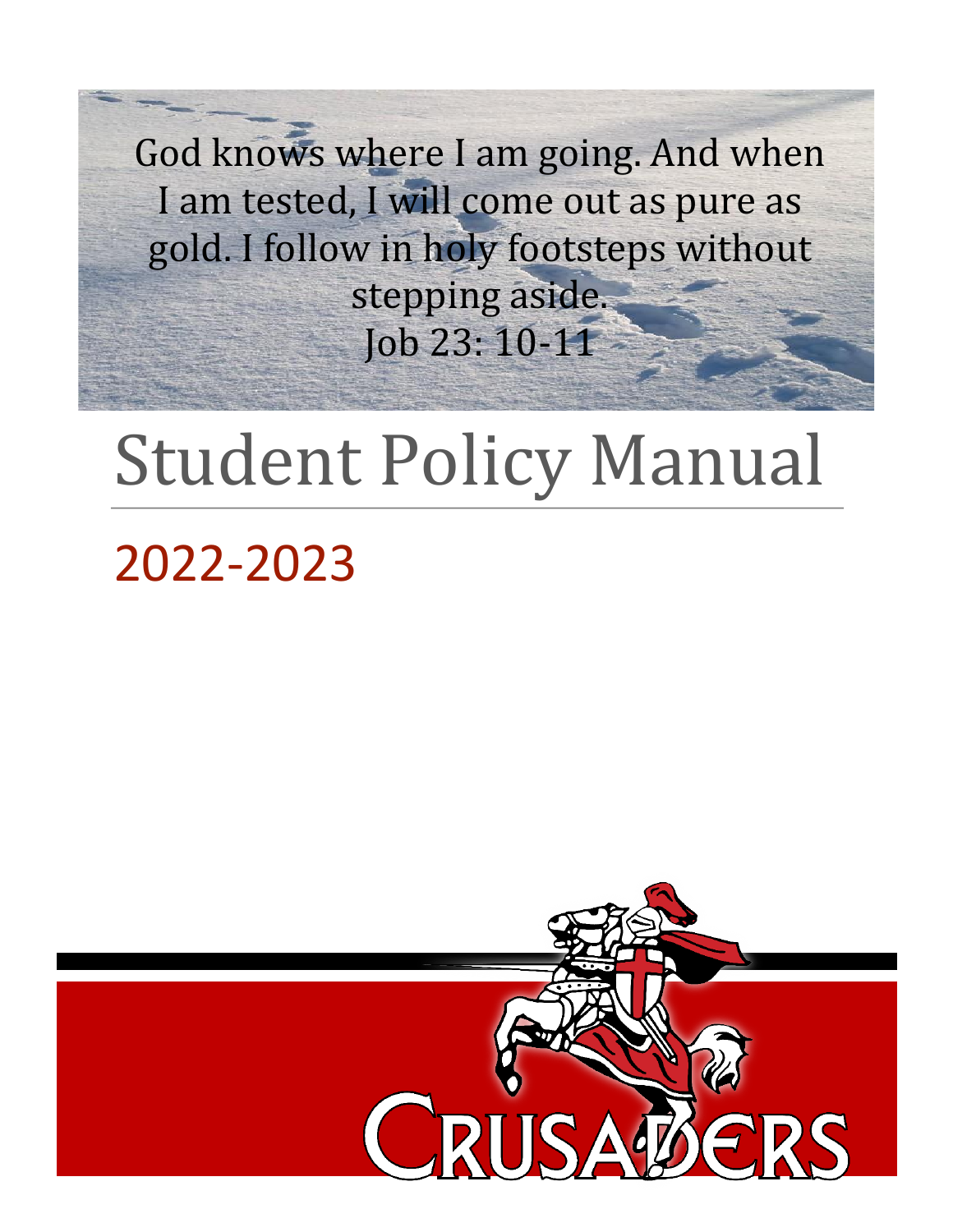## **Table of Contents**

| 4100  |                                                                                            |  |
|-------|--------------------------------------------------------------------------------------------|--|
| 4200  |                                                                                            |  |
| 4300  |                                                                                            |  |
| 4310  |                                                                                            |  |
| 4320  |                                                                                            |  |
| 4330  |                                                                                            |  |
| 4400  |                                                                                            |  |
| 4410  |                                                                                            |  |
| 4420  | Develop both natural and spiritual gifts to be used for the glory of the Lord              |  |
| 4430  |                                                                                            |  |
| 4440  | Acquire the necessary knowledge, behaviors, attitudes, and skills needed to move on to the |  |
| 4450  |                                                                                            |  |
| 4500  |                                                                                            |  |
| 4510  |                                                                                            |  |
| 4520  |                                                                                            |  |
| 4530  |                                                                                            |  |
| 4540  |                                                                                            |  |
| 4600  |                                                                                            |  |
| 4610  |                                                                                            |  |
|       |                                                                                            |  |
|       |                                                                                            |  |
|       |                                                                                            |  |
| 4700  |                                                                                            |  |
| 4800  |                                                                                            |  |
| 4900  |                                                                                            |  |
| 4910  |                                                                                            |  |
| 4920  |                                                                                            |  |
| 41000 |                                                                                            |  |
| 41010 |                                                                                            |  |
| 41020 |                                                                                            |  |
| 41030 |                                                                                            |  |
|       | 1                                                                                          |  |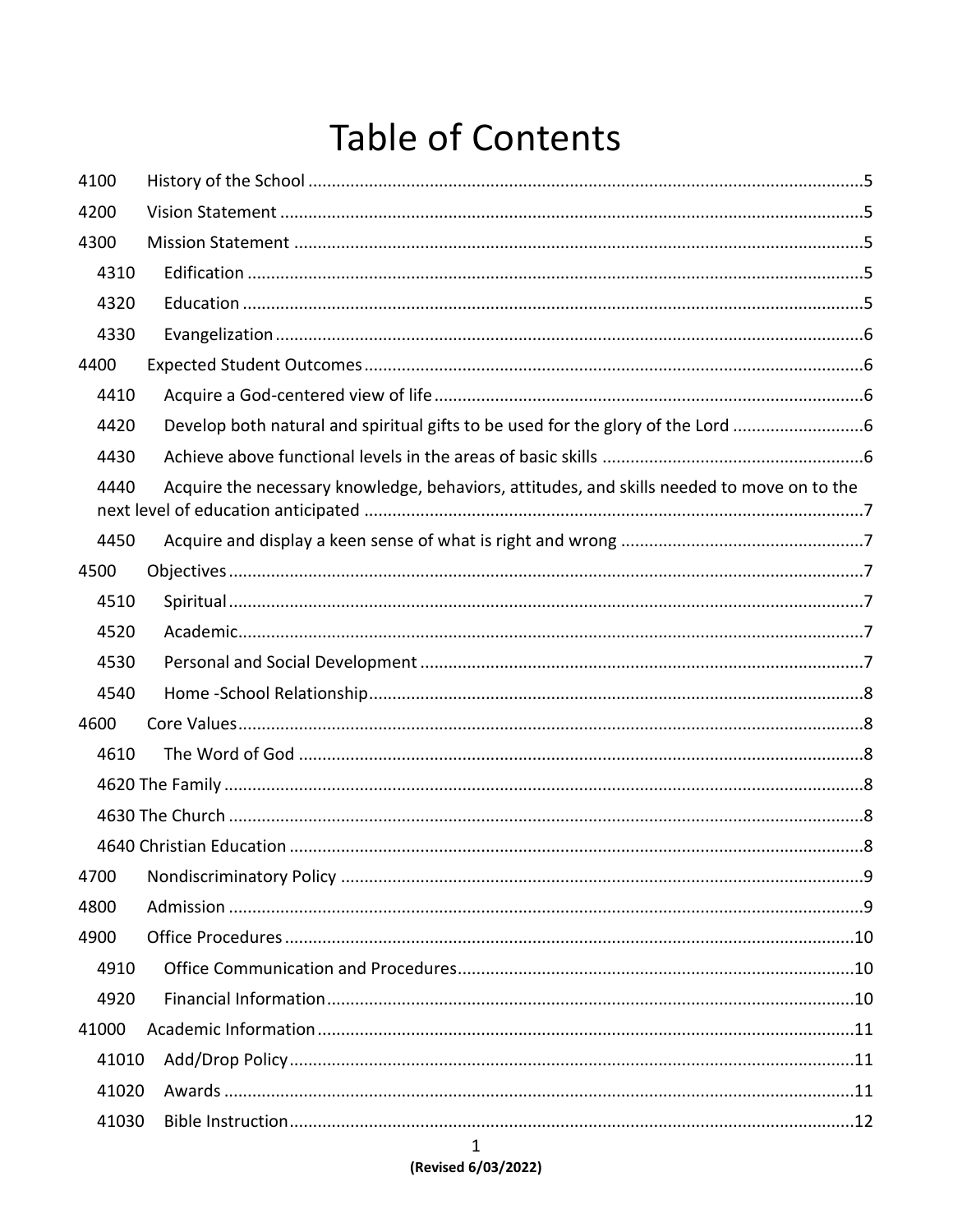| 41040  |  |
|--------|--|
| 41050  |  |
| 41060  |  |
|        |  |
| 41100  |  |
| 41110  |  |
| 41120  |  |
| 41130  |  |
| 41140  |  |
| 41150  |  |
| 41160  |  |
| 41170  |  |
| 41180  |  |
| 41190  |  |
| 411100 |  |
| 411110 |  |
| 41200  |  |
| 41210  |  |
| 41300  |  |
| 41310  |  |
| 41320  |  |
| 41400  |  |
| 41410  |  |
| 41420  |  |
| 41430  |  |
| 41440  |  |
| 41450  |  |
| 41460  |  |
| 41470  |  |
| 41480  |  |
| 41490  |  |
| 41500  |  |
| 41510  |  |
| 41520  |  |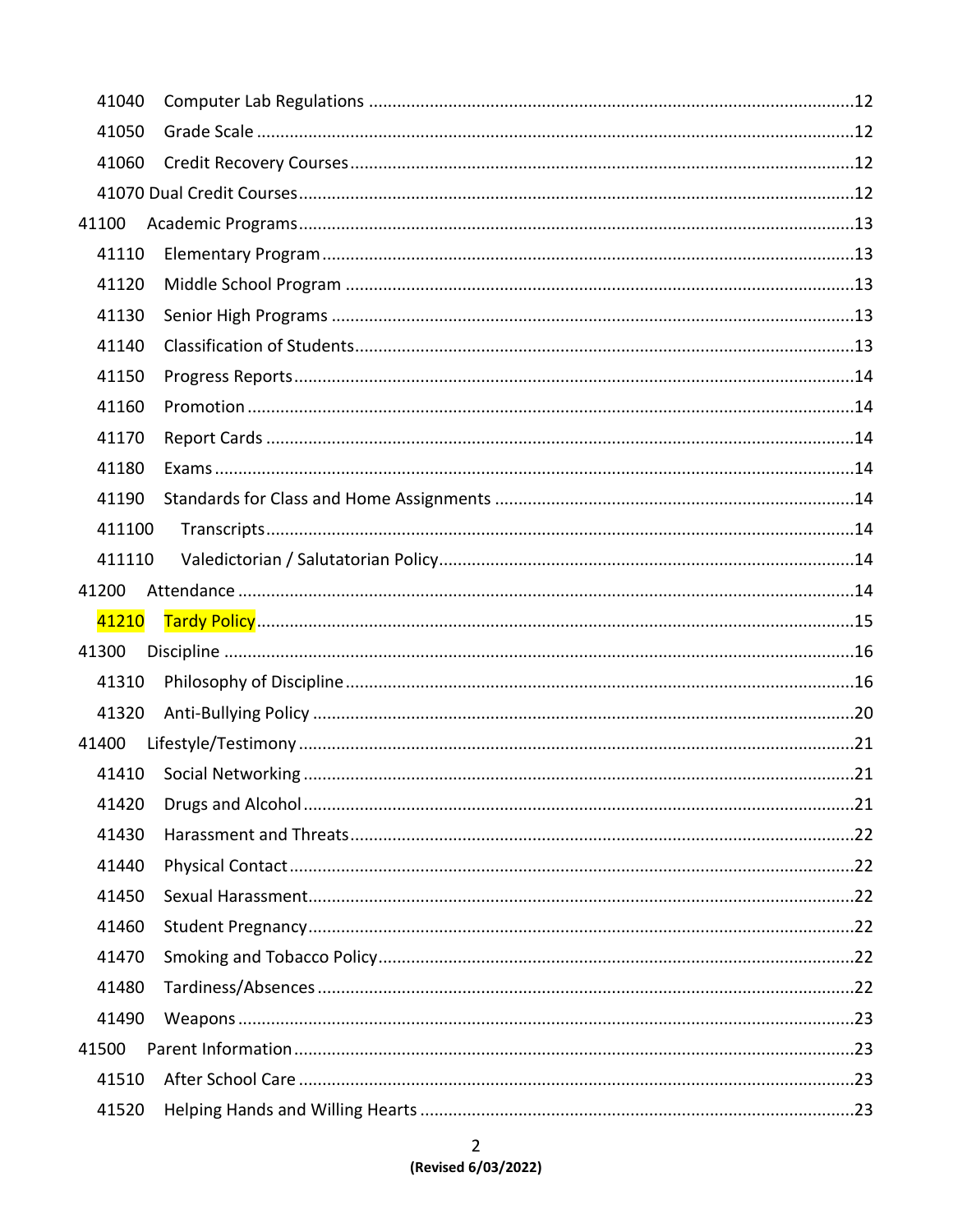| 41530  |  |
|--------|--|
| 41540  |  |
| 41550  |  |
| 41560  |  |
| 41600  |  |
| 41610  |  |
| 41620  |  |
| 41630  |  |
| 41640  |  |
| 41650  |  |
| 41660  |  |
| 41670  |  |
| 41680  |  |
| 41690  |  |
| 416100 |  |
| 416110 |  |
| 416120 |  |
| 416130 |  |
| 416140 |  |
| 416150 |  |
| 416160 |  |
| 416170 |  |
| 416180 |  |
| 416190 |  |
| 416200 |  |
| 416210 |  |
| 416220 |  |
| 416230 |  |
| 416240 |  |
| 416250 |  |
| 416260 |  |
| 416270 |  |
| 416280 |  |
| 416290 |  |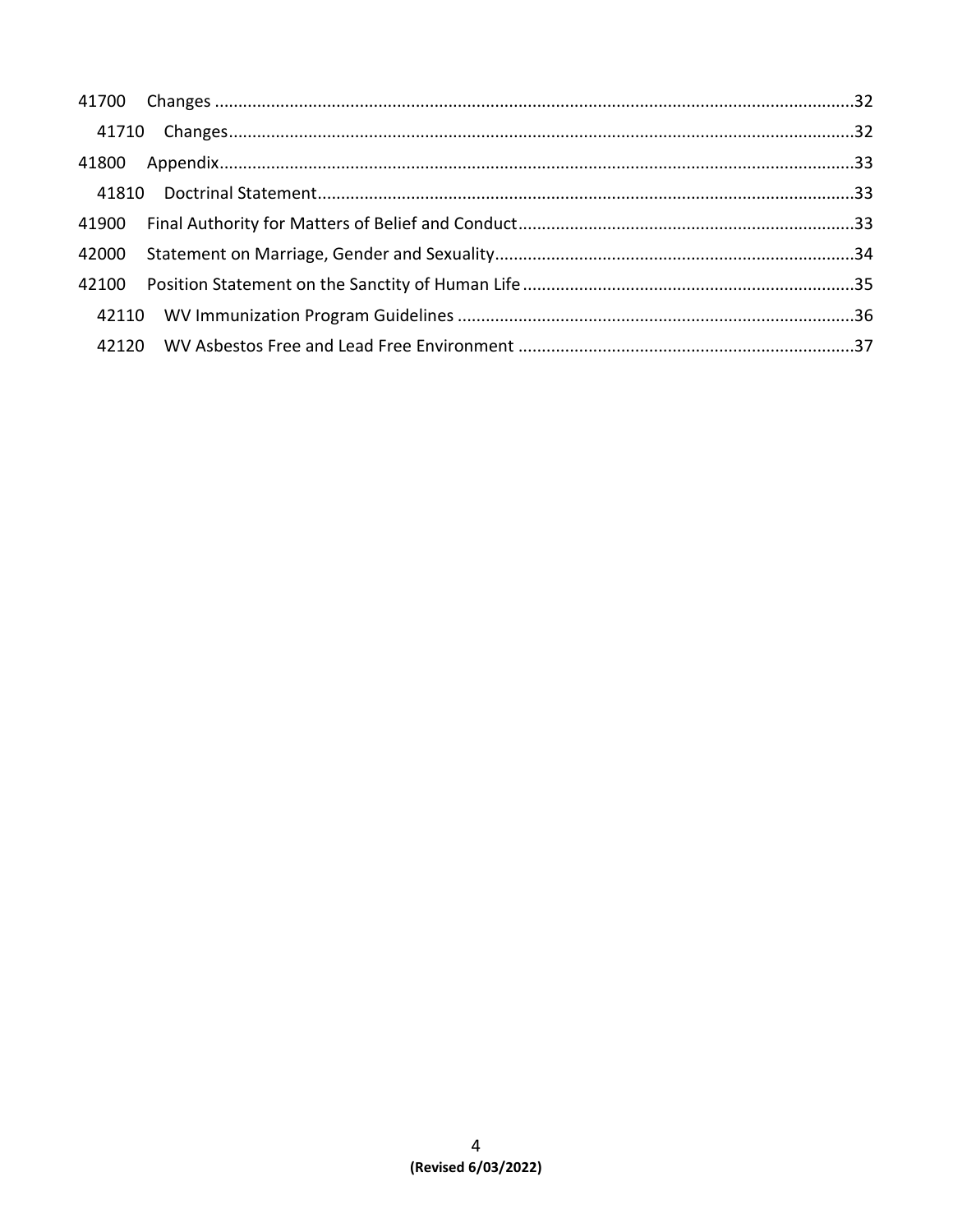### <span id="page-5-0"></span>**4100 History of the School**

Greater Beckley Christian School of Prosperity, WV was founded in 1973 as a ministry of Prosperity Fundamental Baptist Church (now Faith Baptist Church) for the purpose of providing college preparatory education with high academic standards using subject matter taught from a Biblical perspective. Greater Beckley Christian School opened with thirty-nine students in kindergarten through grade three.

During the past five years the student body has averaged 210 students in grades K-12. Since 1983, the year of the first graduating class, 535 students have graduated from GBCS. The state of West Virginia began offering the Promise scholarship to graduating seniors in the spring of 2003. Since that time nearly one-third of Greater Beckley seniors have qualified for this scholarship.

Greater Beckley is fully accredited with the Association of Christian Schools International (ACSI). GBCS continually strives to provide an atmosphere in which students can grow spiritually while at the same time acquire an education of academic excellence founded upon a strong, Biblically based, college readiness curriculum.

### <span id="page-5-1"></span>**4200 Vision Statement**

Dedicated to equipping children to lead Christ-centered lives, Greater Beckley Christian School supports parents in their God-given responsibility of educating children by striving to provide quality spiritual, academic, personal, and social instruction in the light of God's Word.

### <span id="page-5-2"></span>**4300 Mission Statement**

The mission of Greater Beckley Christian School is one of preparing children to live productive lives for the Lord Jesus Christ. While most graduates of Greater Beckley Christian School will choose to continue their education beyond high school, the focus of the curricular and instructional systems will be one of helping each child to grow, both spiritually and academically. Admissions policies will reflect what the school is able to do for those children admitted. Attention will be given the following three areas:

### <span id="page-5-3"></span>*4310 Edification*

Greater Beckley Christian School is dedicated to the edification of children in accordance with Ephesians 4:12 "For the perfecting (equipping) of the saints for the work of the ministry…" Therefore, attention will be given to spiritual growth and development, equipping children to live a life of obedience to the Lord Jesus Christ. Every effort will be made to develop within children a spiritual knowledge base for making wise decisions about life and to develop both the spiritual and natural gifts of each child to a level appropriate for high school graduates.

### <span id="page-5-4"></span>*4320 Education*

Greater Beckley Christian School is dedicated to the education of children in accordance with the broad areas of development stated in Luke 2:52, "And Jesus increased in wisdom and stature, and in favour with God and man." Therefore, attention will be given to the mental, physical, and social growth of children. The primary purpose of the academic program is to prepare students for some form of education beyond high school, perhaps Christian education, liberal arts education, or vocational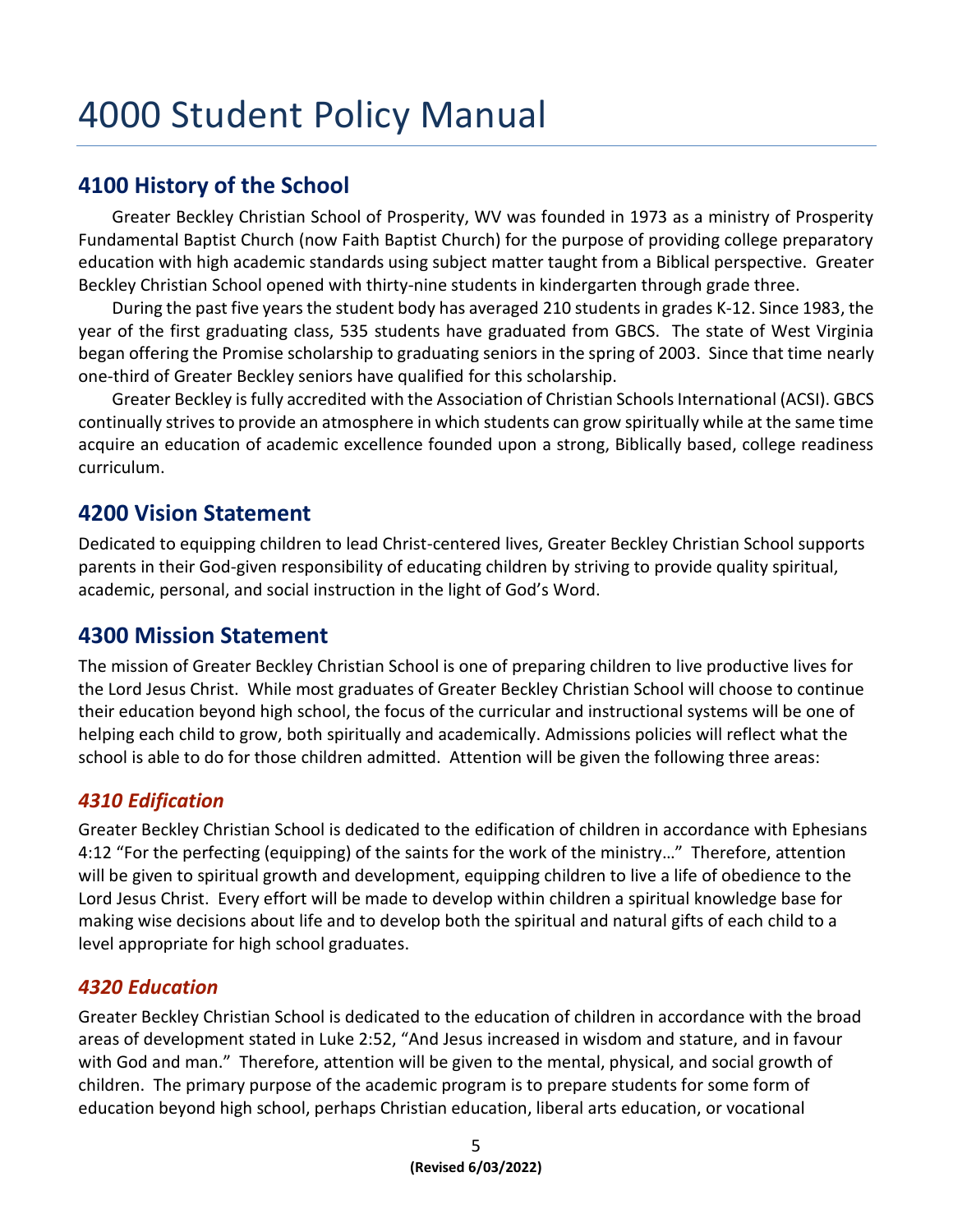education. Those choosing not to continue education beyond high school will be advanced academically for functioning as an adjusted and productive citizen.

### <span id="page-6-0"></span>*4330 Evangelization*

Greater Beckley Christian School is dedicated to the evangelization of those children who may not be saved. This is especially true within the elementary school which will include a number of children who have not yet received the Lord Jesus Christ as personal Savior. However, evangelization will be carried out by teachers and mature students on a one-to-one basis. Evangelization, while very important and not to be minimized, will be secondary to the mission to edify and educate children as stated above.

It is the purpose of Greater Beckley Christian School to provide a quality academic education emanating from a Christian view of God and the world, and presenting all truth as God's truth. We desire to provide a warm spiritual atmosphere where students see biblical values modeled. Each student will be challenged to live a life in fellowship with God through Jesus Christ in the power of the Holy Spirit, and a life of service and witness to men.

We believe that the education of children is the God-given responsibility of parents, and that the school is to function as an extension of the home to meet this obligation. Realizing the difference in innate abilities in children, we encourage and expect each child to do his best.

### <span id="page-6-1"></span>**4400 Expected Student Outcomes**

### <span id="page-6-2"></span>*4410 Acquire a God-centered view of life*

- o Acquire a Biblical knowledge of God
- $\circ$  Give the Word of God a high priority in his or her life
- o Display a sense of responsibility to God as Creator and Redeemer
- o Analyze life situations in terms of man's eternal destiny
- o Possess a survey knowledge of the entire Bible
- <span id="page-6-3"></span>o Possess a knowledge of the basic Bible doctrines

### *4420 Develop both natural and spiritual gifts to be used for the glory of the Lord*

- $\circ$  Identify and pursue the development of spiritual gifts, given by God in carrying out the commission as stated in Matthew 28:16-20
- o Identify and pursue the development of natural gifts and talents to bring glory to God in worship and in ministry

### <span id="page-6-4"></span>*4430 Achieve above functional levels in the areas of basic skills*

- o Utilize oral and written English effectively
- o Understand fundamental mathematical concepts
- o Function wisely as a citizen of a local community, state, and nation
- o Explore the major religious, social, and technical issues that face citizens
- o Develop an understanding of God's sovereignty throughout history
- o Engage in disciplined study and work habits
- $\circ$  Practice good health habits and understand the importance of the body maintained in purity for the service of the Lord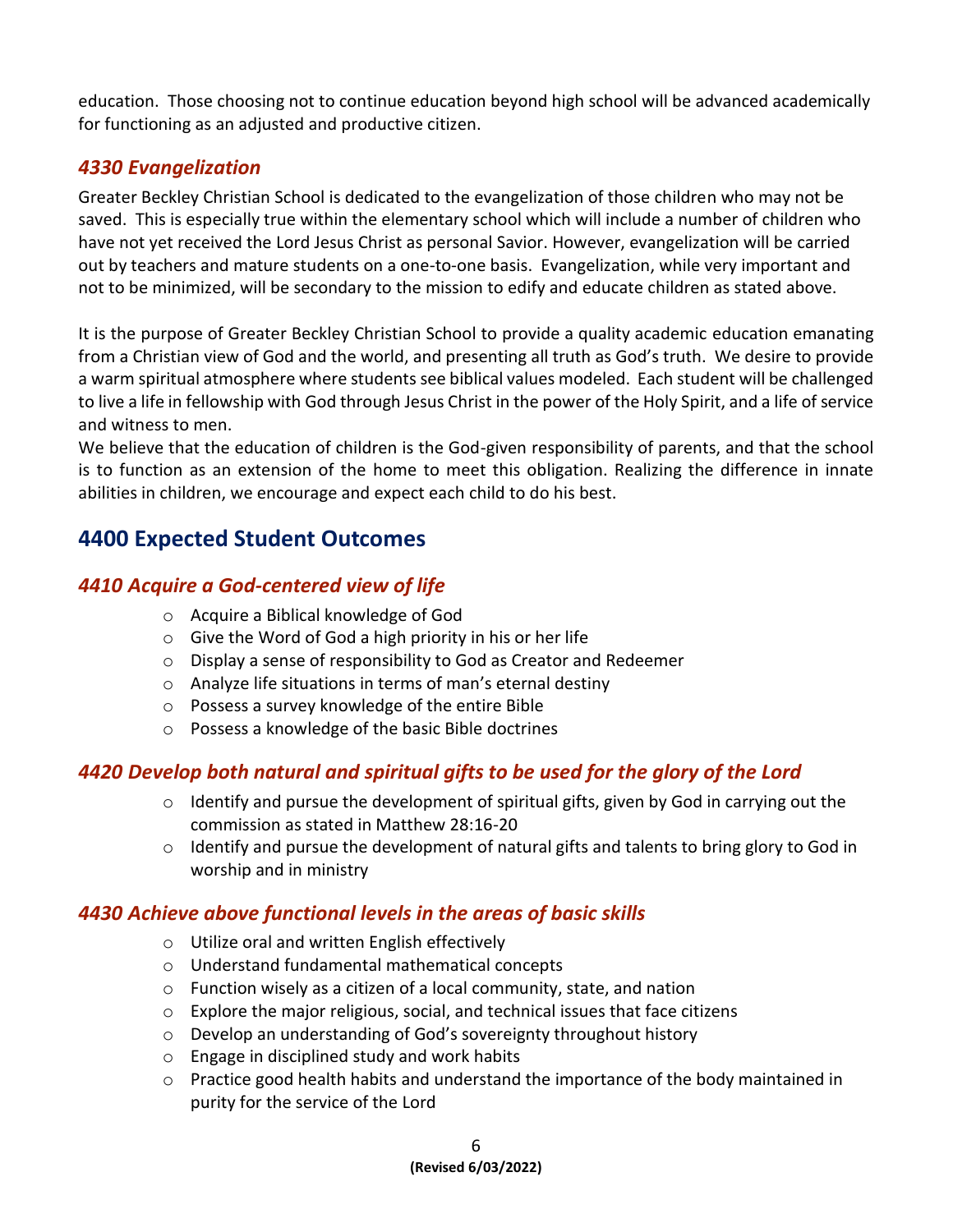<span id="page-7-0"></span>o Understand the basic principles of science and discovery

### *4440 Acquire the necessary knowledge, behaviors, attitudes, and skills needed to move on to the next level of education anticipated*

- $\circ$  Understand life goals and the reality of God's calling into some aspect of active ministry
- <span id="page-7-1"></span>o Understand what is necessary to achieve at all levels of college study

### *4450 Acquire and display a keen sense of what is right and wrong*

- $\circ$  Understand the blessings of God that come to those who engage in the right things
- $\circ$  Understand the negative consequences that always result from wrong behavior
- o Develop knowledge of those principles of right and wrong that come from God's Word
- o Display positive Christian living as a student

### <span id="page-7-2"></span>**4500 Objectives**

### *4510 Spiritual*

- <span id="page-7-3"></span>1. To teach that all men are sinners and unable to please God in this condition; that the Lord Jesus Christ is the Son of God who died for the propitiation of our sins; and that it is necessary to be born again by an act of personal faith in Jesus Christ; and to provide opportunities for every student to receive Jesus Christ as personal Lord and Savior
- 2. To teach that the Bible is the only written Word of God, and that it is the foundation for the proper understanding of all academic subjects
- 3. To engender in each student the desire to know and do the will of God, to understand the world and society from a Christian perspective, and to apply biblical principles to every part of daily life
- <span id="page-7-4"></span>4. To develop young people with a desire to witness to others and to have a burden for world missions

### *4520 Academic*

- 1. To maintain high academic standards in order to best equip students for a life of productivity and service
- 2. To train students in skills and attitudes necessary for success now and after graduation: proper study habits, persistence, initiative, critical thinking, and how to carry out independent projects
- 3. To develop every student's ability to communicate clearly, grammatically, and creatively
- 4. To teach students to calculate accurately, understand mathematical concepts, and solve practical problems requiring math skills
- 5. To develop students who are informed citizens: understanding American and world history and geography, contemporary issues, and ideologies. In particular, to have a thorough grasp of our Constitutional system of government and the responsibilities of citizenship
- <span id="page-7-5"></span>6. To teach students to understand and appreciate the physical universe given us by our Creator

### *4530 Personal and Social Development*

1. To train students to discipline themselves through the experience of firm, consistent discipline administered with love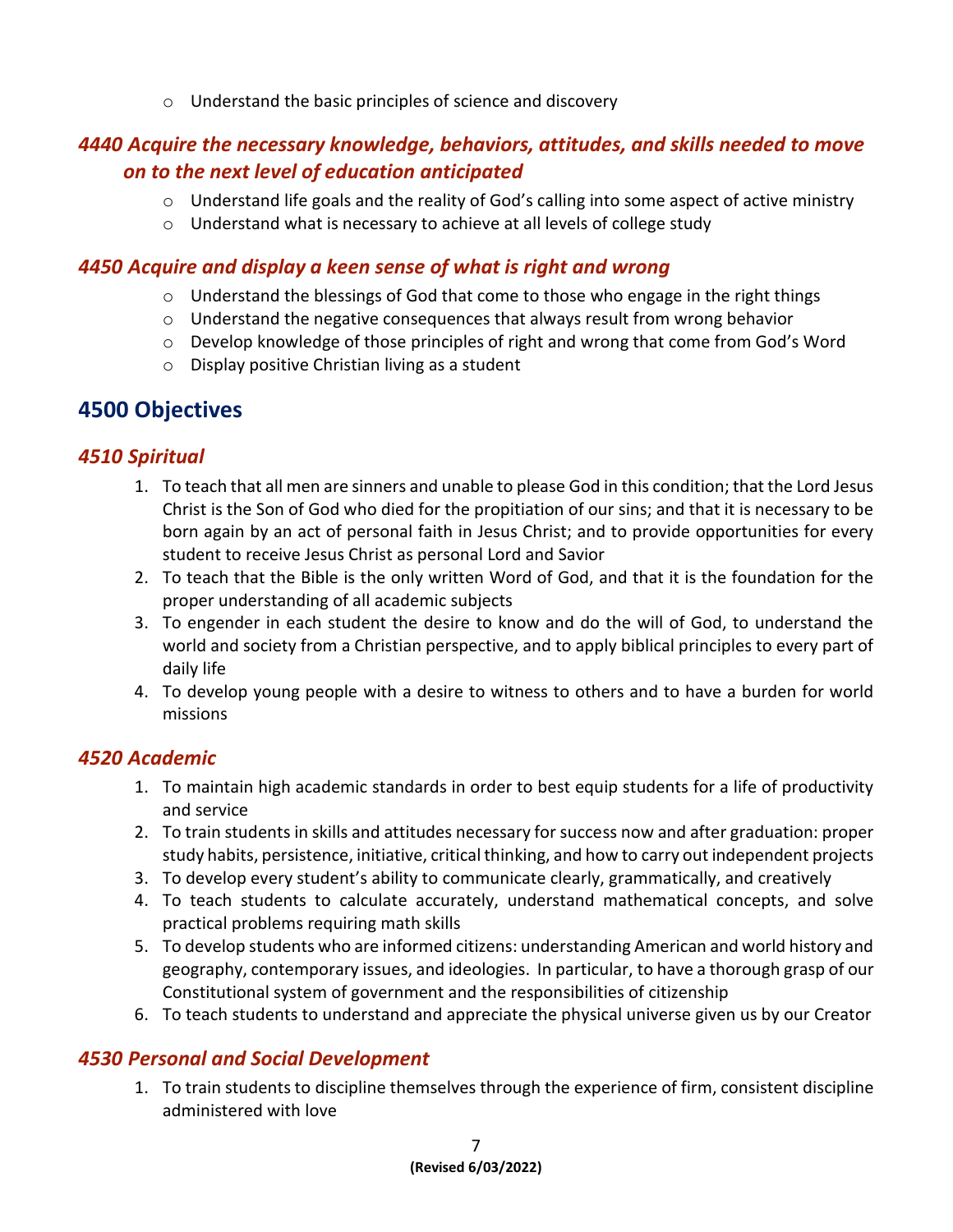- 2. To encourage each student to understand and accept himself and his abilities as God made him, and to develop those abilities to his fullest in the service of Jesus Christ
- 3. To teach students to treat every person with respect and courtesy, to display good sportsmanship, and to solve conflicts biblically
- 4. To teach proper stewardship of all things for the glory of God
- 5. To teach each student to think for himself and to stand up for his personal convictions in the face of pressure
- <span id="page-8-0"></span>6. To teach students to appreciate and respect God-ordained authority

### *4540 Home -School Relationship*

- 1. To cooperate closely with parents in every phase of the student's development; in particular, to consult promptly about any problem their child is having
- 2. To encourage students to love, pray for, and value their families, and to submit graciously to the authority of their parents
- 3. To help parents understand the school's purpose and programs, and to involve them in the school's program

### <span id="page-8-1"></span>**4600 Core Values**

### <span id="page-8-2"></span>*4610 The Word of God*

The Bible needs to be first and foremost in the educational process. It is the only thing on this earth that will last for eternity. Our children need to be taught its principles and precepts in order to truly be prepared to live a successful Christian life. We need to teach our children that the Bible can be trusted. It has the answers to the pressures they face daily (2 Peter 1:3). It is a "lamp unto my feet and a light unto my path" (Psalm 119:105).

### <span id="page-8-3"></span>*4620 The Family*

We are dedicated to helping the family fulfill their biblical responsibility of raising their children in the nurture and admonition of the Lord (Ephesians 6:4). We cannot replace the parents, but we want to partner with you them to enable them to accomplish this most important task. We hope to incorporate avenues by which they can be directly involved in the education of their child. We desire that the educational process at GBCS will be a ministry of encouragement to our families.

### <span id="page-8-4"></span>*4630 The Church*

We believe that the church is the primary institution through which God wants to accomplish His work today. GBCS is a ministry of the local church. We do not replace the local church and we will not work outside the authority of the local church. Our desire is to be available to all the local churches in the greater Beckley area to assist them in providing a quality Christian education for their children. Therefore, it is vital for us to have the prayerful support of all the local churches represented in our student body.

### <span id="page-8-5"></span>*4640 Christian Education*

We are in a spiritual battle for the minds, hearts and souls of our children. The world is trying to press our children into the mold of postmodernism, humanism, materialism, and every other kind of ungodly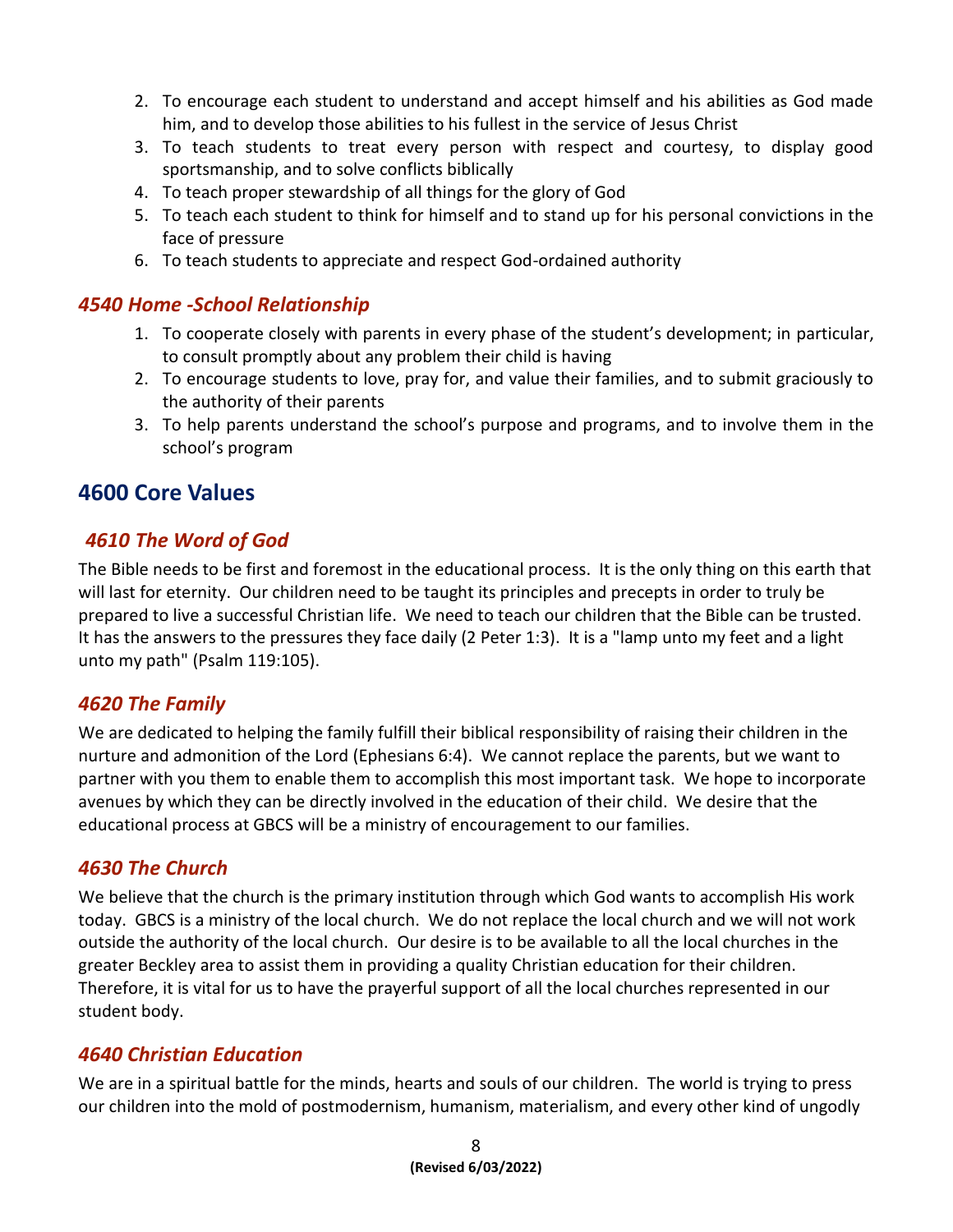philosophy out there. The only way to be victorious in this spiritual battle is through the Word of God. We must teach our children a consistent biblical worldview that impacts every area of life. English, math, science, and every other subject is ultimately an illustration of God's handiwork in the creation of our universe. ONLY Christian education can provide a proper biblical worldview. We commit with our families to provide this kind of quality Christian education to their children.

### <span id="page-9-0"></span>**4700 Nondiscriminatory Policy**

Greater Beckley Christian School does not discriminate on the basis of race, color, national and ethnic origin in the administration of its admission policies, educational policies, scholarship and loan programs, athletic and other administered programs and admits qualified students to all the rights, privileges, programs and activities generally accorded or made available to students at school subject to and in conformity with the school religious beliefs and practices as embodied in its rules and regulations.

### <span id="page-9-1"></span>**4800 Admission**

The admissions process consists of a written application, an interview with the parent and student, and the submission of transcripts of records from any previous schools, a copy of the state-certified birth certificate, and up to date immunization records. Based upon these factors, placement testing may also be required. Final placement may be dependent on the results of testing. A student enrolled after the new school term will be placed on Academic Probation (AP) for at least the first grading period. Students who have lower than a 2.0 or who have failed any class at the end of a grading period will also be placed on AP for the next grading period. Students on AP will be encouraged to attend tutoring sessions at least once a week in the subject area(s) of greatest need and must meet with the administration every other week to evaluate progress. Lack of progress will be noted; documentation will be valuable to determine if a student is permitted to continue at GBCS.

All students are encouraged to attend services at a local church on a regular basis. New students in grades nine through twelve must be a professing born-again Christian.

All students enrolled at GBCS must maintain a consistent Biblical testimony on and off campus. As students of GBCS, all are responsible for their behavior  $24 - 7 - 365$  days a year, marked by abstinence from activities including but not limited to the following:

- a. sexual immorality
- b. possession or use of illegal drugs, alcohol, or tobacco
- c. homosexuality/perceived gender identity
- d. improper use of e-mail/social networking/cell phones (i.e. sexting)
- All students must be under the authority of and living with a parent or legal guardian.

No married or previously married students will be accepted for enrollment. Students who marry will be dismissed from Greater Beckley Christian School.

A student who does not want to attend GBCS or who will not abide by the rules of conduct with a gracious spirit will not be allowed to continue at GBCS. Parents are to agree and operate with the school's overall purpose and program. Attendance at Greater Beckley Christian Schools is a privilege that may be forfeited by any student who does not conform to the standards and regulations of the school.

Greater Beckley Christian School does not discriminate on the basis of race, ethnicity, or national origin.

### *4810 Home School Transfers*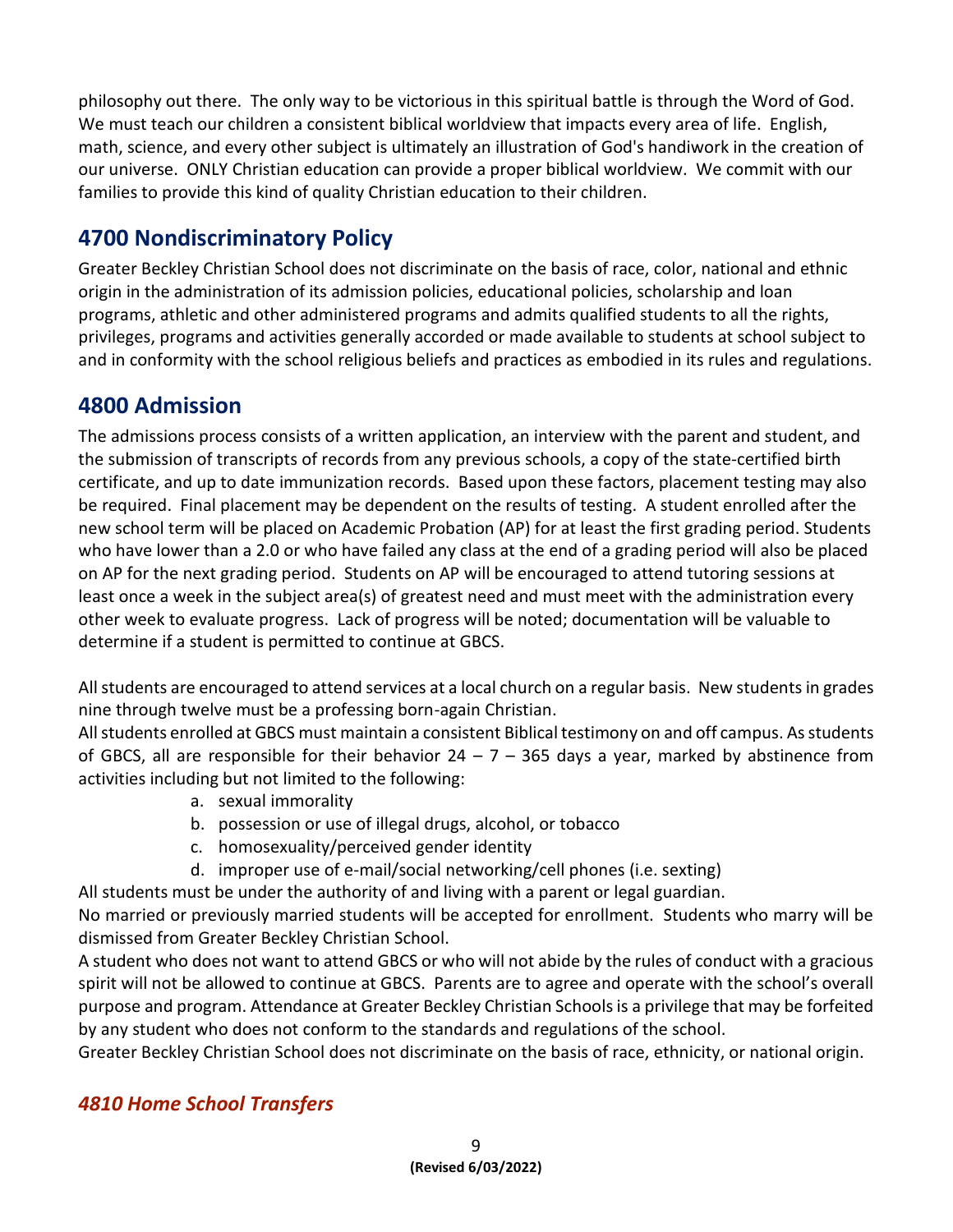Students applying for admission from home school settings in the elementary school will be tested for placement. Students applying for admission from home school settings in the middle and high school must provide appropriate documentation of progress in all courses. Additional testing may be required for secondary placement. High school credits from home school settings are determined on a pass/fail basis unless obtained from a grade-issuing institution.

### <span id="page-10-0"></span>**4900 Office Procedures**

### <span id="page-10-1"></span>*4910 Office Communication and Procedures*

### **4911 Copiers**

Students may receive personal copies at a rate specified by the school office. Students may go to the office, and the office personnel will assist them in the making of these copies.

### **4912 General School Communication**

- 1. Primary communication with parents is through e-mail. Be sure the office has your current e-mail address. However, notes concerning school events and announcements may be viewed on FACTS accounts or on the GBCS web site at [www.greaterbeckley.com.](http://www.greaterbeckley.com/)
- 2. GBCS posts calendars, sports schedules, announcements, etc. at [www.greaterbeckley.com.](http://www.greaterbeckley.com/)
- 3. A FACTS account will be assigned to each student and parent for easy access to grade reports, news, posts, links, and e-mail information.

#### **4913 New Address/Phone**

If GBCS families move during the school year, please be sure to report your new address and phone number to the school secretary immediately.

### **4914 Office Communication**

Parents and guardians are encouraged to call the GBCS office to make arrangements for meetings with the administration or to schedule any teacher conferences.

### **4915 Office Hours**

The main office is open from 8:00 A.M. until 4:00 P.M. Monday-Friday, while school is in operation. Summer hours will be announced at the close of each school year. The office at GBCS can be contacted any time via the email address [office@greaterbeckley.org.](mailto:office@greaterbeckley.org)

### <span id="page-10-2"></span>*4920 Financial Information*

Tuition payments will be made through FACTS management. Families must create an account at the FACTS website which can be accessed through our website. Tuition payment options include one payment in full due in August, two payments [half due in August and second half due in January], or ten, eleven, or twelve monthly payments.

All accounts must be paid in full by June 30. Students with account balances, from the previous year will not be permitted to attend classes for the next year without special permission from the GBCS Board. A \$20.00 service fee will be charged for all returned checks. This fee is in addition to bank charges.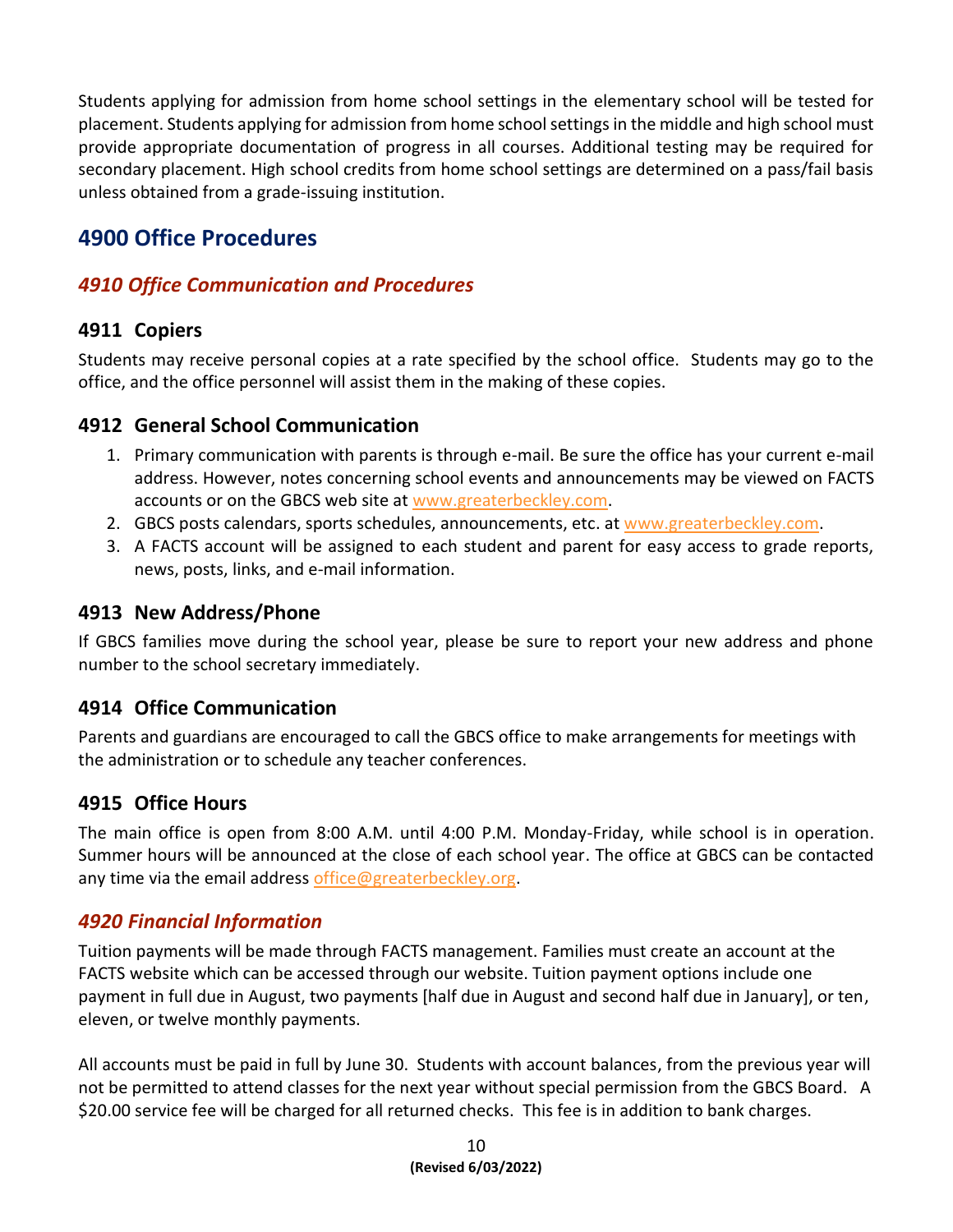A student who enrolls after school begins or who withdraws during the school year will be charged a prorated tuition. In cases of withdrawal or expulsion of a student, tuition is due for the entire month.

### **4921 Overdue Accounts**

- 1. All accounts not paid by the due date are considered overdue.
- 2. No records (including academic records) of students with overdue accounts will be released to other academic institutions.
- 3. Delinquent accounts will be reported to the West Virginia Credit Bureau and may be turned over to a collection agency.
- 4. A Late Fee of \$15.00 will be added to regular charges if tuition is not paid within the ten-day grace period.
- 5. Accounts unpaid after three months may result in dismissal of student(s).

### **4922 Partners In Education**

In order to assure continued academic excellence, the school must stay current with advancing technologies and other curriculum enhancements. As a private educational institution, Greater Beckley receives no state, federal, or other taxpayer funded support. The school relies entirely on tuition and gifts to meet budget needs each year. Tuition funding alone does not meet the need to provide the necessary resources for our students.

The Greater Beckley Christian School Partners in Education Program has been designed to allow area businesses and individuals the opportunity to support quality Christian Education for our area's youth. Consider becoming a Partner in Education with Greater Beckley Christian School and make a difference in the lives of young people today, tomorrow, and for eternity. Details are available at the high school office.

### **4923 Financial Aid Service**

GBCS provides a limited amount of need-based financial assistance to families. Applications are available in the school office.

### <span id="page-11-0"></span>**41000 Academic Information**

### <span id="page-11-1"></span>*41010 Add/Drop Policy*

High School Students may add or drop a class from their schedules within one week from the start of each semester. Any changes after one week must be approved by special consideration of the administration. A \$25 fee will be charged for any on-line elective class that is dropped.

### <span id="page-11-2"></span>*41020 Awards*

We encourage students to do their best in all things in order that they may bring honor to the Lord. We desire to recognize those students who excel in outstanding Christian character, academic achievement, and extra-curricular activities. For this purpose, we plan a special awards ceremony at the end of each school year. The time for this ceremony will be announced each year.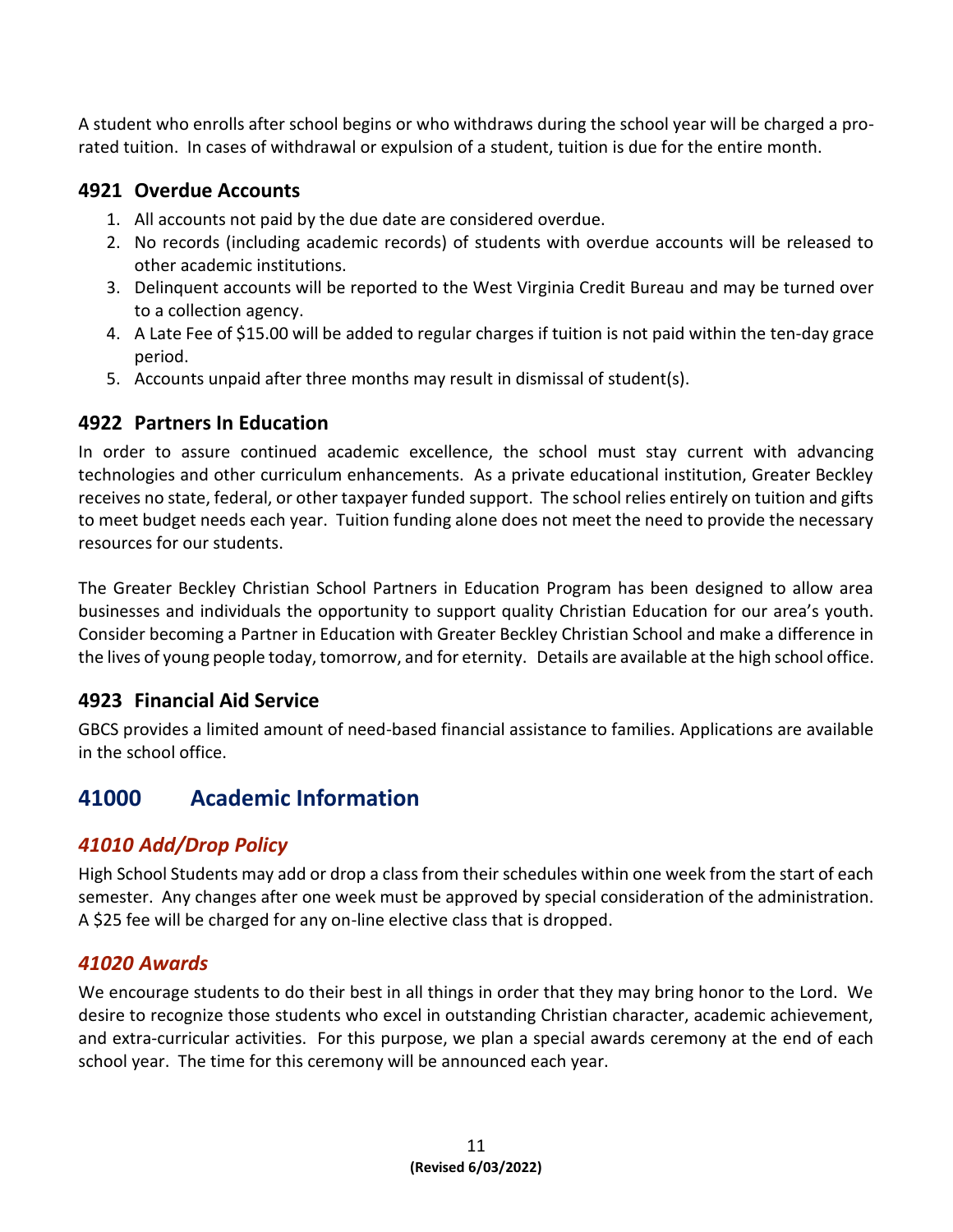### <span id="page-12-0"></span>*41030 Bible Instruction*

We realize that our school has students from a variety of church backgrounds. Whenever this is the case, there are some differences on doctrinal questions; however, we support the doctrinal statement of Faith Baptist Church of Prosperity, West Virginia. This doctrinal statement is available in the appendix of this publication and at [www.wvfbc.org.](http://www.wvfbc.org/) All students, therefore, should learn the answer to biblical questions as the teachers present them in the classroom. When students do not agree with this answer, they may respectfully state their beliefs after giving the correct answer from the school's point of view. Discussion of an argumentative nature over biblical issues will not be tolerated in any class.

In grades 9 through 12, any student who fails a year in Bible class will be placed on probation at GBCS; each student is expected to bring a Bible to school daily or leave one at school.

Bible is one of the major areas of the school curriculum. Students are assigned Bible verses to memorize. **We ask that parents stress to their students the importance of Bible instruction**.

### <span id="page-12-1"></span>*41040 Computer Lab Regulations*

The GBCS computer lab is available to students for completion of school assignments and class projects. The use of the Internet must be in support of education and consistent with the mission statement and educational philosophy of GBCS. Use of the internet as part of an education program is a privilege, not a right, and inappropriate use will result in cancellation of those privileges. School computers may not be used for personal e-mail or chat rooms. Students must have written permission from a faculty member in order to be in the computer lab when a teacher is not present.

### <span id="page-12-2"></span>*41050 Grade Scale*

The numerical value of each letter grade is listed for your information.

| А | 90 - 100 |    |
|---|----------|----|
| B | 80 - 89  |    |
| C | 70 - 79  |    |
| D | $60 -$   | 69 |
| F | 0-59     |    |

### <span id="page-12-3"></span>*41060 Credit Recovery Courses*

Students who fail during the school year may recover credit of no more than two core courses during the summer. The make-up method may include traditional summer school, independent study, distance learning, correspondence courses, and/or community service.

### <span id="page-12-4"></span>*41070 Dual Credit Courses*

Senior students who enroll in dual credit courses required for graduation must complete each semester with a passing grade. If a student fails a semester, a credit recovery course must be successfully completed before a diploma is issued. Additional fees will be applied to all credit recovery courses.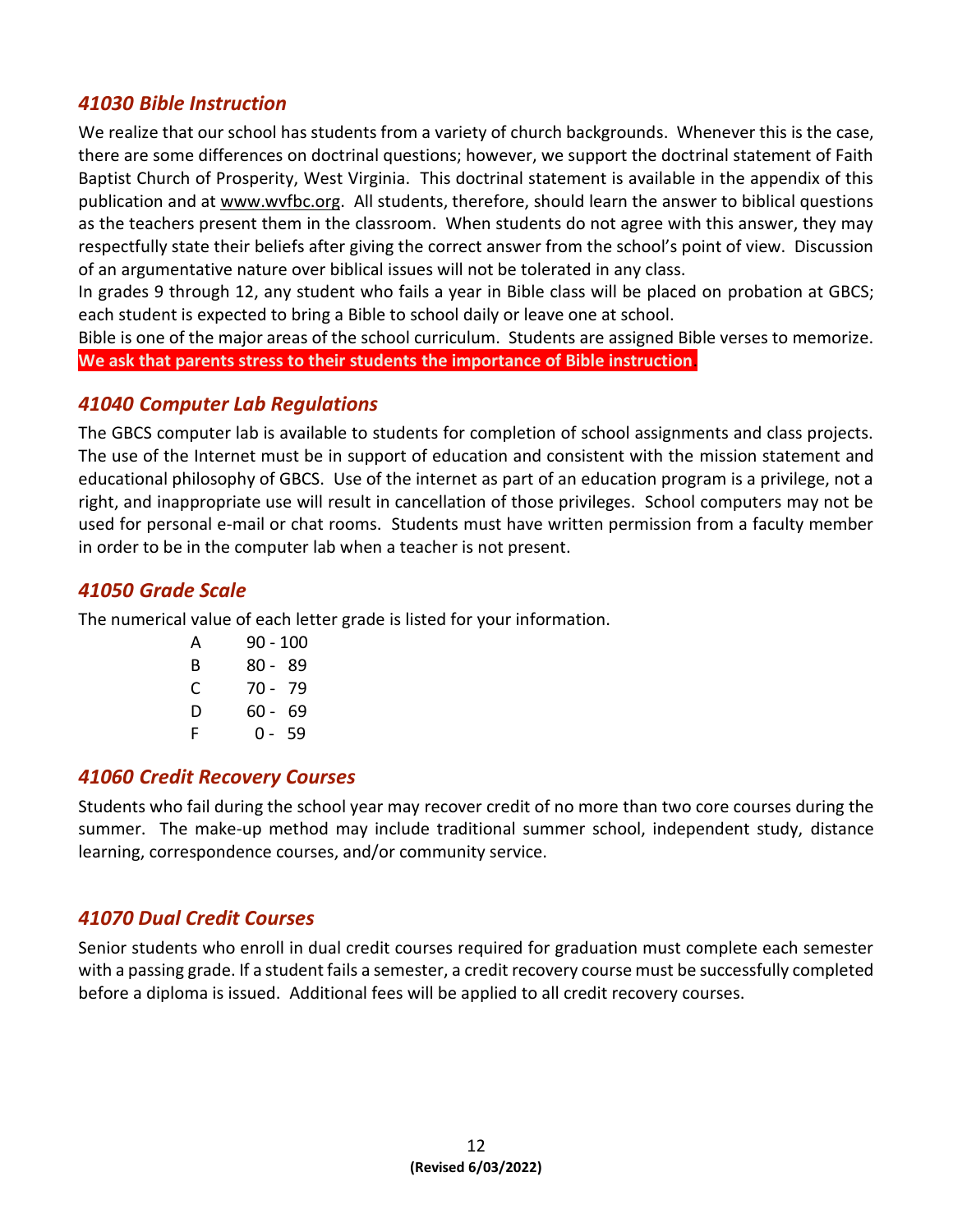### <span id="page-13-0"></span>**41100 Academic Programs**

#### <span id="page-13-1"></span>*41110 Elementary Program*

The elementary program at GBCS prepares students to master basic skills necessary for higher order thinking. Each of our self-contained elementary classes include instruction in Bible, reading/phonics, English grammar/spelling, mathematics, writing/penmanship, science, social studies, art, music, and physical education.

#### <span id="page-13-2"></span>*41120 Middle School Program*

The GBCS middle school program prepares students for a smooth transition to high school and includes studies in Bible, English, literature, math [Pre-Algebra, Algebra I], social studies, science, physical education/health, and fine arts.

#### <span id="page-13-3"></span>*41130 Senior High Programs*

Greater Beckley Christian School is committed to superior academic achievement. A balanced and thorough program is offered with all the standard college preparatory classes: Bible, English, mathematics, history, science, foreign language, speech, fine arts, physical education and health. Additionally, students will be provided with opportunities and encouraged to participate in community service projects throughout the year.

GBCS offers three diploma tracks. The standard diploma track meets all standards and qualifications required by the state of West Virginia for a high school diploma. The college prep diploma track offers advanced courses in English, math, science, and foreign language. The Advanced College Preparation diploma offers students higher level math and science classes.

#### **General Diploma – 26 credits**

Bible (4), English (4), Social Studies (4), Math (4 w/Algebra I and Geometry), Science (3), Speech (1), P.E. (1), Health (1), Foreign Language (2 from same language), Electives (2)

#### **College Preparatory Diploma – 27 credits**

Bible (4), English (4), Social Studies (4), Math (4 w/Algebra I, Geometry, Algebra II, Trigonometry), Science (4), Speech (1), P.E. (1), Health (1), Foreign Language (2 from same language), Electives (2)

#### **Advanced College Preparatory Diploma – 28 credits**

Bible (4), English (4), Social Studies (4), Math (5 w/Algebra I, Geometry, Algebra II, Trigonometry, Calculus or College-Level equivalent), Science (5), Speech (1), P.E. (1), Health (1), Foreign Language (2 from same language), Electives (1)

### <span id="page-13-4"></span>*41140 Classification of Students*

Students may advance to the sophomore class with at least six units (credits), to the junior class with at least 12 units, and to the senior class with at least 18 units. Graduating students must have a minimum of 26 credit units. Transfer students must meet minimum West Virginia graduation requirements.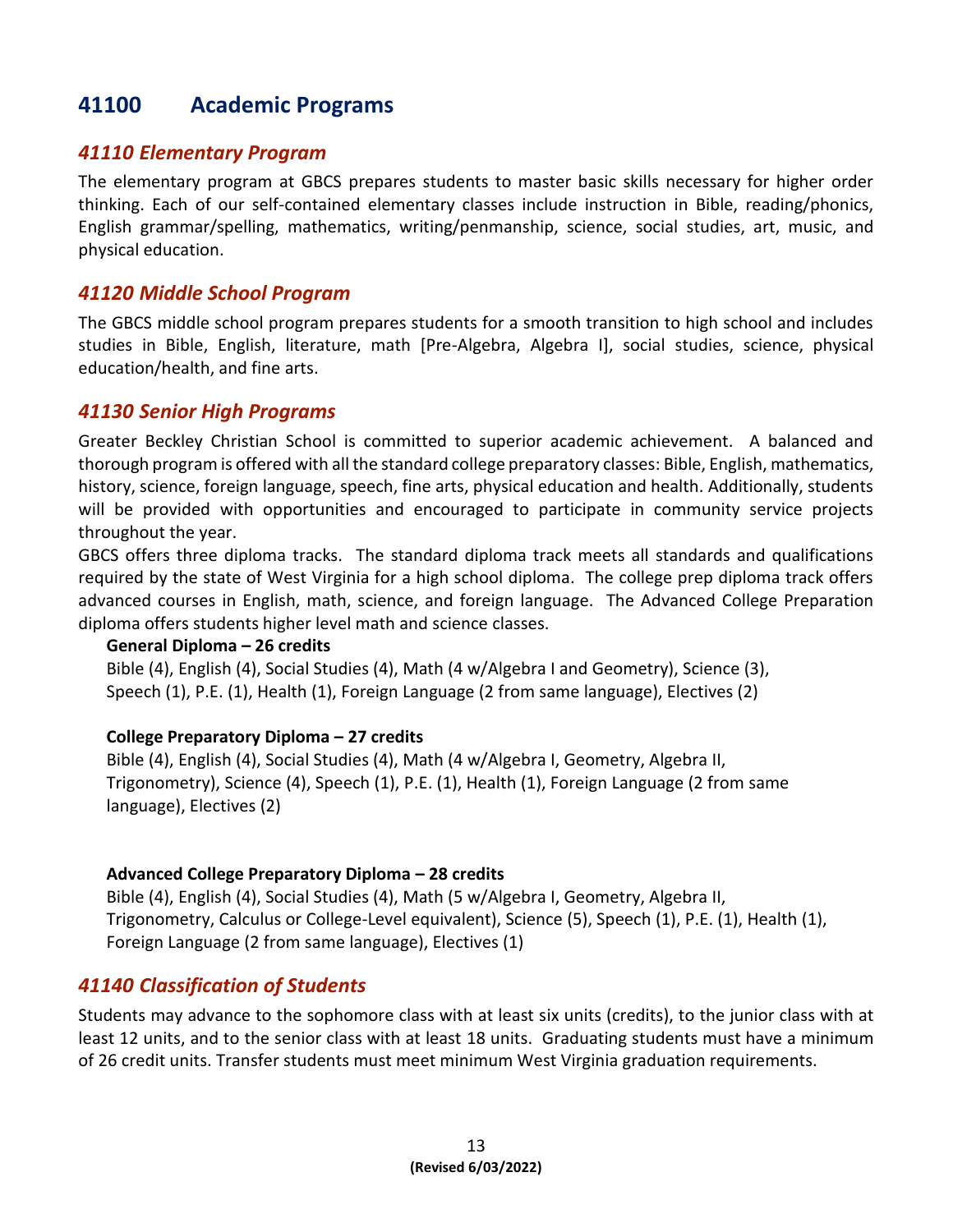### <span id="page-14-0"></span>*41150 Progress Reports*

In order to keep parents and students better informed of students' academic status, progress reports are sent home halfway through each grading period. Parents should note that even though a child may be passing a course at mid-marking period, failure to achieve after that time may result in failure for the grading period. Parent-Teacher Conferences are available upon parent request. Grades / progress reports may be viewed at all times on FACTS accounts.

#### <span id="page-14-1"></span>*41160 Promotion*

In order to advance to the next grade, students must maintain an average of "D" or better for all classes. Students in grades 1-8 who fail more than one of their core curricular subjects will not be promoted unless they have successfully completed these subjects in summer school. Students in grades 9-12 may not make up more than two credits each summer. Students may not attend summer school in order to graduate early.

### <span id="page-14-2"></span>*41170 Report Cards*

Report cards will be issued approximately every nine weeks. Progress reports will be issued mid-way through each grading period. Grading period results and semester averages are included on a student's permanent record.

#### <span id="page-14-3"></span>*41180 Exams*

All students in grades 9-12 are required to take semester exams. All students in grades 6-8 are required to take grading period exams.

### <span id="page-14-4"></span>*41190 Standards for Class and Home Assignments*

All academic work assigned to the student is expected to be completed. In most classes, a reasonable amount of homework is to be expected. Failure to turn in homework will result in contact with parents so that the problem can be resolved. If your child seems to spend an inordinate amount of time in preparation of homework, please contact the office to arrange a conference with the appropriate teacher.

### <span id="page-14-5"></span>*411100 Transcripts*

For students currently enrolled, transcripts are free. Contact the school office. Transcripts are not released until all financial and disciplinary obligations have been met.

### <span id="page-14-6"></span>*411110 Valedictorian / Salutatorian Policy*

In order for a student to be considered for valedictorian or salutatorian, he or she must have attended Greater Beckley Christian School on a full-time basis for the last four semesters of the high school years. Class rank will be based on GPA and numeric average with emphasis given for weighted courses. The valedictorian and/or salutatorian must also maintain high character and discipline standards. Any student who violates level two or level three disciplinary offenses may be in danger of losing valedictorian or salutatorian status.

### <span id="page-14-7"></span>**41200 Attendance**

Attendance at GBCS is a privilege. In order for students to gain the most from school he/she should be in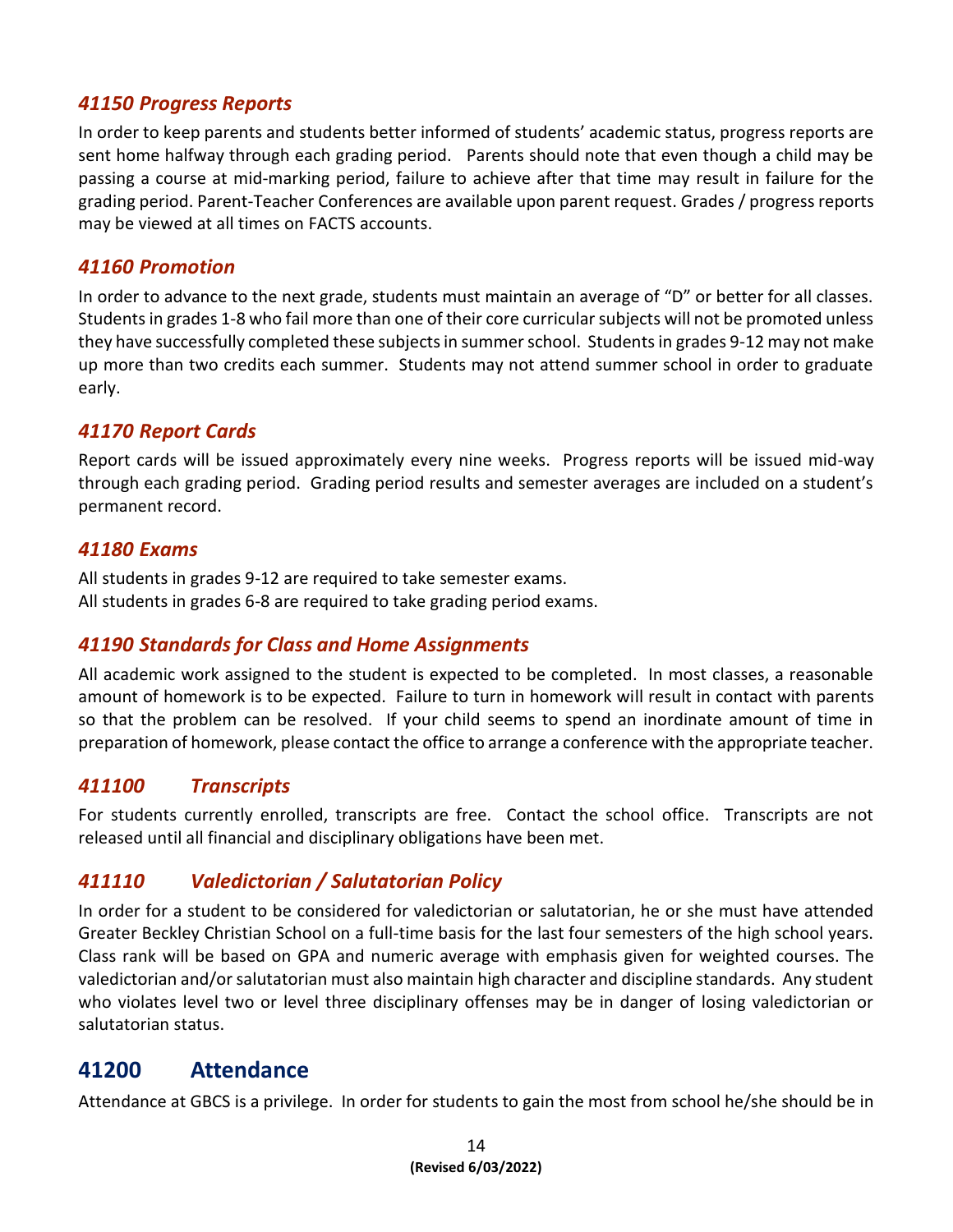regular attendance. Attendance is required at all daily sessions and certain special events.

Absences from school must be excused by a written note from a doctor or up to five parental notes will be allowed per semester to excuse an absence. Any excuse not for illness or emergency will be considered unexcused, unless approval is granted by the school administrator ahead of time.

Normal reasons for absences are: illness of student, death in immediate family [up to three days excused], doctor or dental appointment when absolutely necessary, and absences for other reasons pre-arranged with the administration.

Students with an absence will be required to make up all work missed. It is the responsibility of the student to obtain assignments from the teacher and/or by accessing their FACTS account. Students will be given the number of days missed plus one to make up class work and exams. For example, if a student missed school on Monday, the student would have until Thursday to make up the work. After Thursday, a zero may be given for the work. (Special consideration may be given by the teacher or administration when unusual circumstances exist.)

A student will be allowed 5 unexcused absences with no penalty. After five unexcused absences, a mandatory meeting will be scheduled with the administration to determine if continued attendance will be allowed at GBCS. After 10 unexcused absences, parents are reported to the Raleigh County truant officer per WV Code §18-8-4.

A secondary student who misses more than 15 days per class will not receive credit for that class. If the student has missed more than 15 days because of unusual circumstances, an appeal may be made to the administrator.

### <span id="page-15-0"></span>*41210 Tardy Policy*

Students are expected to arrive for school and for class on time. The school will be open 30 minutes before classes are to begin. Students who arrive late will receive a tardy offense from the appropriate class room teacher. In the secondary school, every unexcused tardy after five recorded offenses will result in the student remaining 30 minutes after school on that day. Failure to remain for 30 minutes after school will result in an in-school suspension the day following the offense.

15 unexcused tardies within one grading period will result in an **out of school suspension** with **e-learning /remote assignments required**. Failure to complete the e-learning assignments will result in a **0** for the assignment(s).

Additional out of school suspensions\* will be required for every 5 additional tardies within the grading period beyond the initial 15.

Tardy counts will reset each grading period. However, any suspensions earned due to excessive tardies will not reset and will accumulate for the entire year.

\*7 suspensions lead to expulsion from GBCS.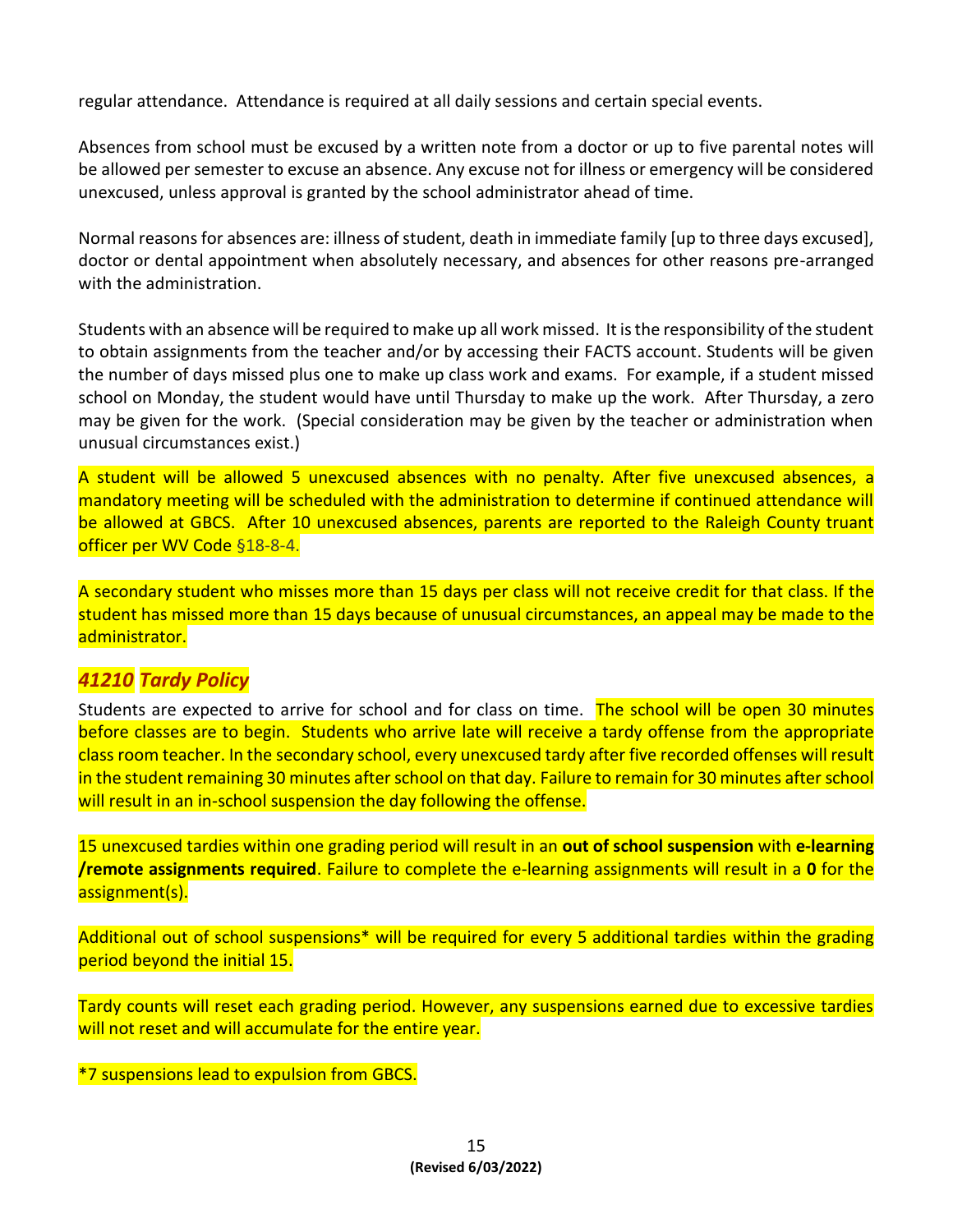### <span id="page-16-0"></span>**41300 Discipline**

### <span id="page-16-1"></span>*41310 Philosophy of Discipline*

One of the objectives of Greater Beckley Christian School is to help students learn self-discipline. This quality is developed as the student learns to submit to proper authority and to control his behavior for the good of the group and in order to achieve his goals. In addition, it is impossible to provide a safe, orderly place for students to learn without a certain amount of structure. For all these reasons, there is the expectation of support from parents and the cooperation of our students with the requirements. Each teacher is trained to handle classroom discipline. Students are always to address and reply to the teacher with the utmost respect. Members of the faculty and staff of GBCS are to be addressed always as Mr., Mrs., or Miss. Persistent or serious misbehavior is referred to the administrator.

Elementary School Discipline System – The self-contained elementary classroom teachers devise their own unique discipline systems approved by the administration.

### **41311Middle/High School Discipline System**

In the middle and high school levels, GBCS uses a parent notification/detention system. Communication is important for a school-family relationship to work and be successful. This is important in discipline also.

#### **Level One Offenses**

- Classroom rules/Unprepared
- Chewing gum
- Unnecessary Loudness
- Inappropriate Attitude
- Anything administration deems a level one offense

Consequences: redirection or parent notification

#### **Level Two Offenses**

- Horseplay
- Dress Code Violations
- Cell Phone Violation (See Cell Phone Policy)
- Disrespect
- Disobedience
- Anything administration deems a level two offense
- Repeated level one offenses

Consequences: parent notification or detention

#### **Level Three Offenses**

- Stealing
- Forgery
- Cheating
- Lying
- Vandalism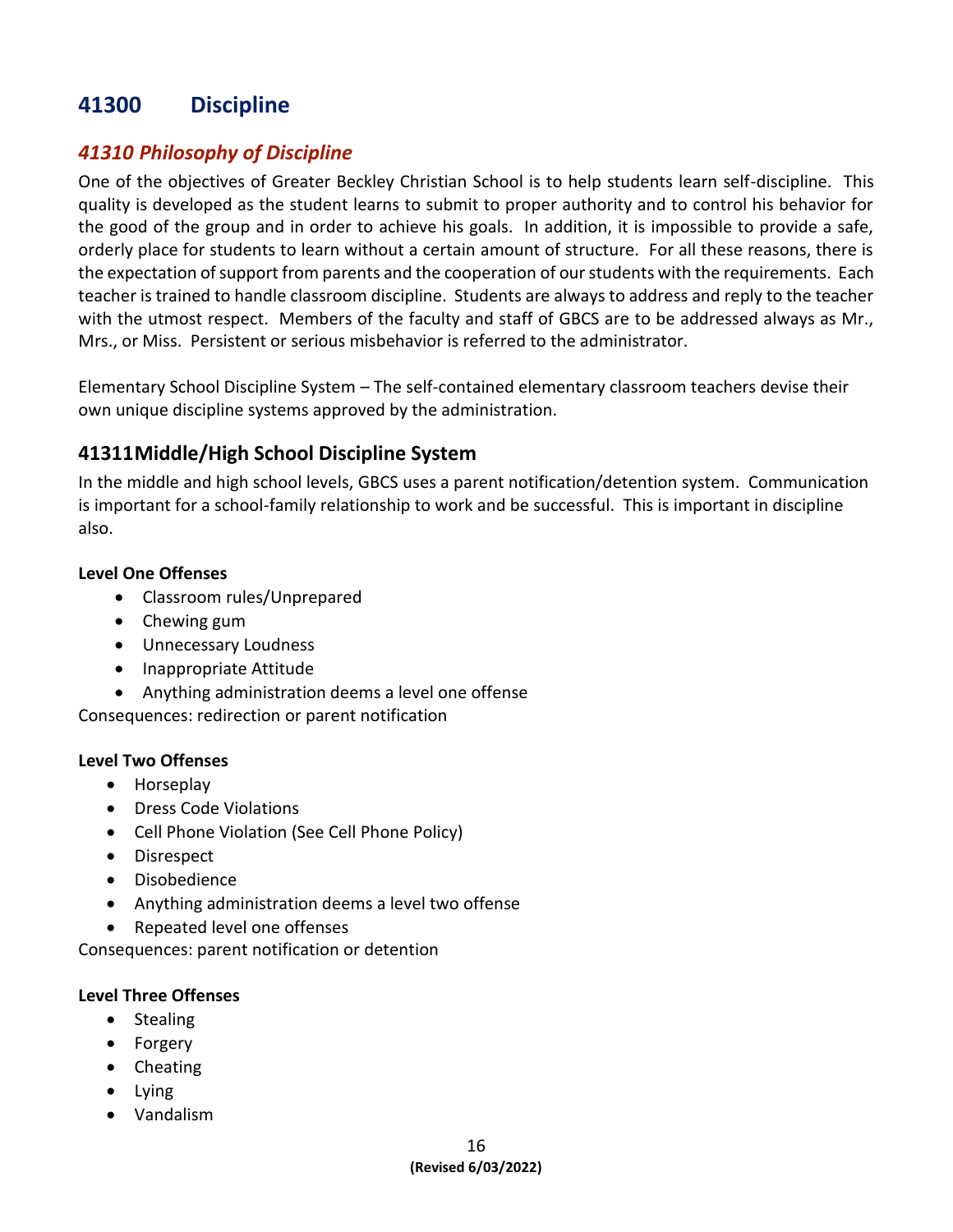- Fighting
- Use/Possession of Tobacco including chewing tobacco, cigarettes, cigars, pipes, e-cigarettes, or any battery-operated device to inhale an aerosol, flavoring, marijuana, or other chemicals
- Bullying
- Profanity/Swearing
- Harassment
- Inappropriate display of affection
- Cutting Class
- Anything Administration Deems a Level Three offense
- Repeat Level Two Offenses

Consequences: detention or suspension

### **Level Four Offenses**

- Sexual Immorality (See Moral Conduct Policy)
- Use/Possession of alcohol
- Use/Possession of Illegal Drugs
- Use/Possession of Weapons of any kind
- Anything Administration Deems a Level Four Offense
- Repeat Level Three Offenses

Consequences: suspension or expulsion

Detentions must be served after school for forty-five minutes with designated teacher.

### **41312 Middle/High School Disciplinary Procedures**

Accumulation of detentions lead to suspensions. Accumulation of suspensions lead to expulsions.

3<sup>rd</sup> detention - Conference with principal

5<sup>th</sup> detention – Conference with principal and parents, 1 day suspension

7<sup>th</sup> detention – Conference with administrator and parents, 2 day suspension

 $10<sup>th</sup>$  detention – Conference with administrator and parents, 2 day suspension

 $13<sup>th</sup>$  detention – Expulsion from school

7<sup>th</sup> day of suspension – expulsion from school

When instances of serious moral misconduct become known to the board, the parties involved shall be confronted immediately with discretion. In doing so, the school is responsible for its testimony of the Lord Jesus Christ as viewed by nonbelievers and the treatment of serious moral misconduct as viewed by other students. The school is also responsible to set and maintain standards on behalf of the parents.

The parties involved may be expelled. The duration of the expulsion shall not be less than one full semester following the semester in which the expulsion took place, and no student shall be considered for re-admission until genuine repentance has taken place. Conditions for Readmission:

1. Moral misconduct is no longer practiced.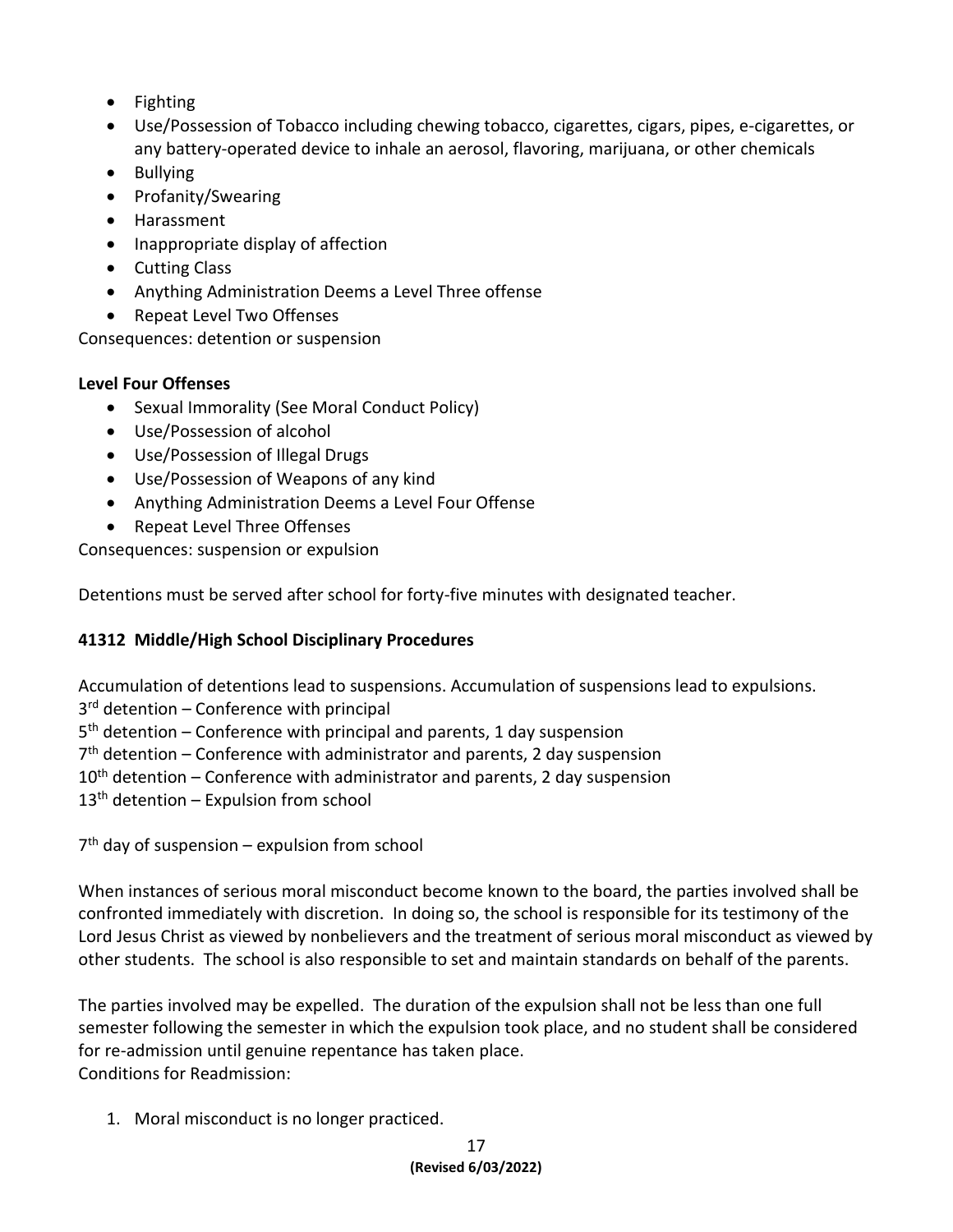- 2. Genuine repentance has been demonstrated.
- 3. Parents have submitted their student to Christian counseling and/or the local church for discipline
- 4. Any other condition may be applied that the Board of Directors may deem appropriate for the particular case.

For the sake of the testimony of the school and rumor mill, Administration may share with the student body the discipline decisions. This would only be done to help students understand actions of those involved and response from school.

### **41313 Disciplinary Definitions**

- 1. Cheating-Taking information from some source other than the student's own mind and presenting it as if it came from his/her own thinking. It involves the components of stealing and lying. The following are major categories of cheating as defined by Greater Beckley Christian School policies:
	- a. Assignments-The use of someone else's work instead of completing the assignment individually. This would include anything from daily homework to major research papers. Unless specified by the teacher, it is to be assumed that all work is to be completed individually.
	- b. Tests/Exams-The practice of soliciting help during a classroom-testing situation, including midterm and final exams. This would include the use of information brought to class, sharing of information during class, or the sharing of information about the test/exam with students who have not yet taken the test/exam.
	- c. Plagiarism-The use of information from a source (text, Internet, research information) without documentation. Plagiarism of reports is considered cheating and will be treated as such.
	- \* Students guilty of cheating will not receive credit for assignment(s) or test(s).
- 2. Class Disruption-Any act whereby the student causes commotion, distraction, and or interrupts the teacher or classroom atmosphere to the extent that the learning process of other students is hampered.
- 3. Direct Disobedience-The act of not carrying out a directive when specifically given by a teacher or staff member.
- 4. Horseplay-Play fighting, pushing, tripping, and snapping towels or any act that may cause injury to any person.
- 5. Lying-Deliberate deception by not telling the truth or withholding any part of the truth in any given situation.
- 6. Stealing-Taking items of clothing or personal possession or material that does not belong to you. This includes taking items in locker rooms or other areas and hiding them from the rightful owner.
- 7. Truancy-Not being in attendance in school, class or in general not being where you are supposed to be when you are supposed to be there.
- 8. Tardy-Being late, arriving at your destination past the expected time of arrival.
- 9. Harassment-Any form of unwanted touching, suggestive speech, sexual mannerisms or literature, physical or verbal conduct that makes another student or staff member uncomfortable, demeaned, degraded, fearful or physically hurt.
- 10. Vandalism-Malicious or ignorant destruction or defacing of private property or the property of GBCS.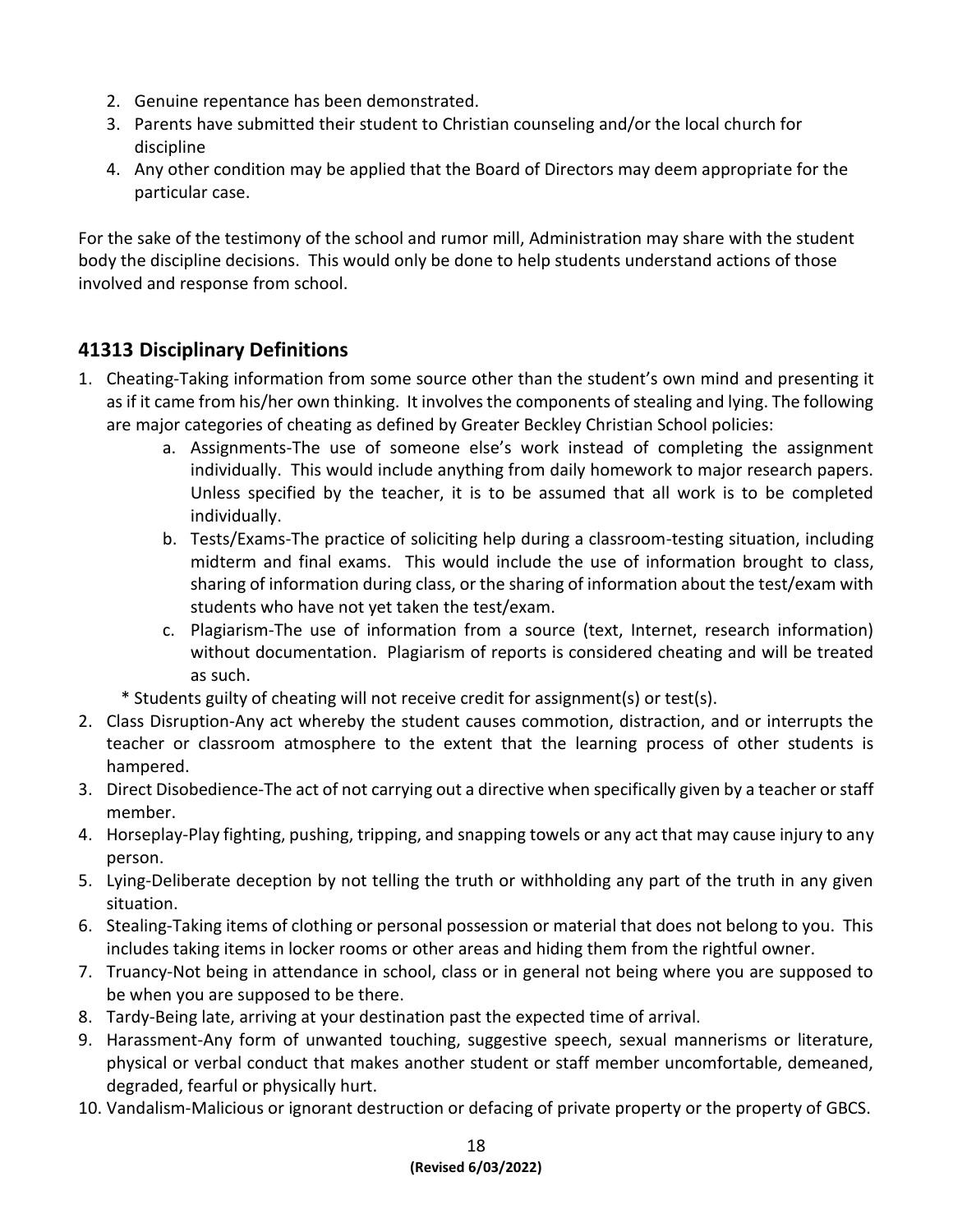### **41314General Rules of Behavior**

- 1. Students have the primary responsibility for their actions.
- 2. Students must observe safety rules of the school for their own security and that of others.
- 3. Students shall respect the person and property of others around them.
- 4. Students are always to address and reply to teachers with utmost respect.
- 5. Students shall follow classroom rules established by the teacher(s). Some rules which may apply are as follows:
	- ❑ Students shall listen without talking when the teacher is teaching, giving directions, or speaking.
	- ❑ Students shall finish and complete all assigned schoolwork to receive a satisfactory grade and to fulfill requirements.
	- ❑ Students must respect others by not touching, shouting at, or throwing objects at other students.
	- ❑ Students must remain in their seats if the teacher is out of the room.
	- ❑ There is to be no name-calling, put downs, or fighting.
	- ❑ No toys, cards, games, recorders, etc. are allowed at school unless requested by a teacher.
	- ❑ No eating, gum or candy is permitted in the classroom unless directed by the teacher.
	- ❑ Drinks are allowed in the class room unless limited by the teacher.
	- ❑ Electronic Devices

Unless authorized by individual teachers, students **may not have electronic devices at school during normal operating hours**. This includes, but is not limited to: **cell phones, ipods or other mp3 players, pda's, and laptops**. Student electronic devices must be checked-in at the main office before the start of the school day and retrieved only if designated by a school authority or at the end of the school day. If these devices are confiscated during the school day, they will be held in the school office for one week or students may pay a \$15 fee to recover the device. Each additional offense will require an additional week or additional \$15 fee. For example, a second offense requires a two-week hold or a \$30 fee and so on.

- ❑ Inappropriate use of video phones or cameras is prohibited.
- ❑ Laptops are not to be used in the class room unless requested by individual teachers

### **41315 Clarification**

As students of GBCS, all are responsible for their behavior  $24 - 7 - 365$  days a year and in keeping with the school's responsibility to provide a safe learning environment for all students, the administration has established the following policy regarding the issue of "sexting." Sexting is the act of sending, receiving, or forwarding sexually explicit or suggestive messages, photos, or images via cell phone, computer, or other digital device. Students engaged in such activities are subject to state laws and school discipline. The school considers sending, sharing, possessing, or even viewing pictures, text messages, or e-mails that contain a sexual message or image a violation of this policy, a violation that will result in school discipline, up to and including expulsion, and in the notification of local law enforcement. Students are required to immediately report any such activities to a teacher or a school administrator. In the case of sexting, besides the devastating affects this type of public disclosure can cause, it is possible and increasingly likely that students possessing or distributing sexual images of minors can be tried and convicted of sex crimes under state law.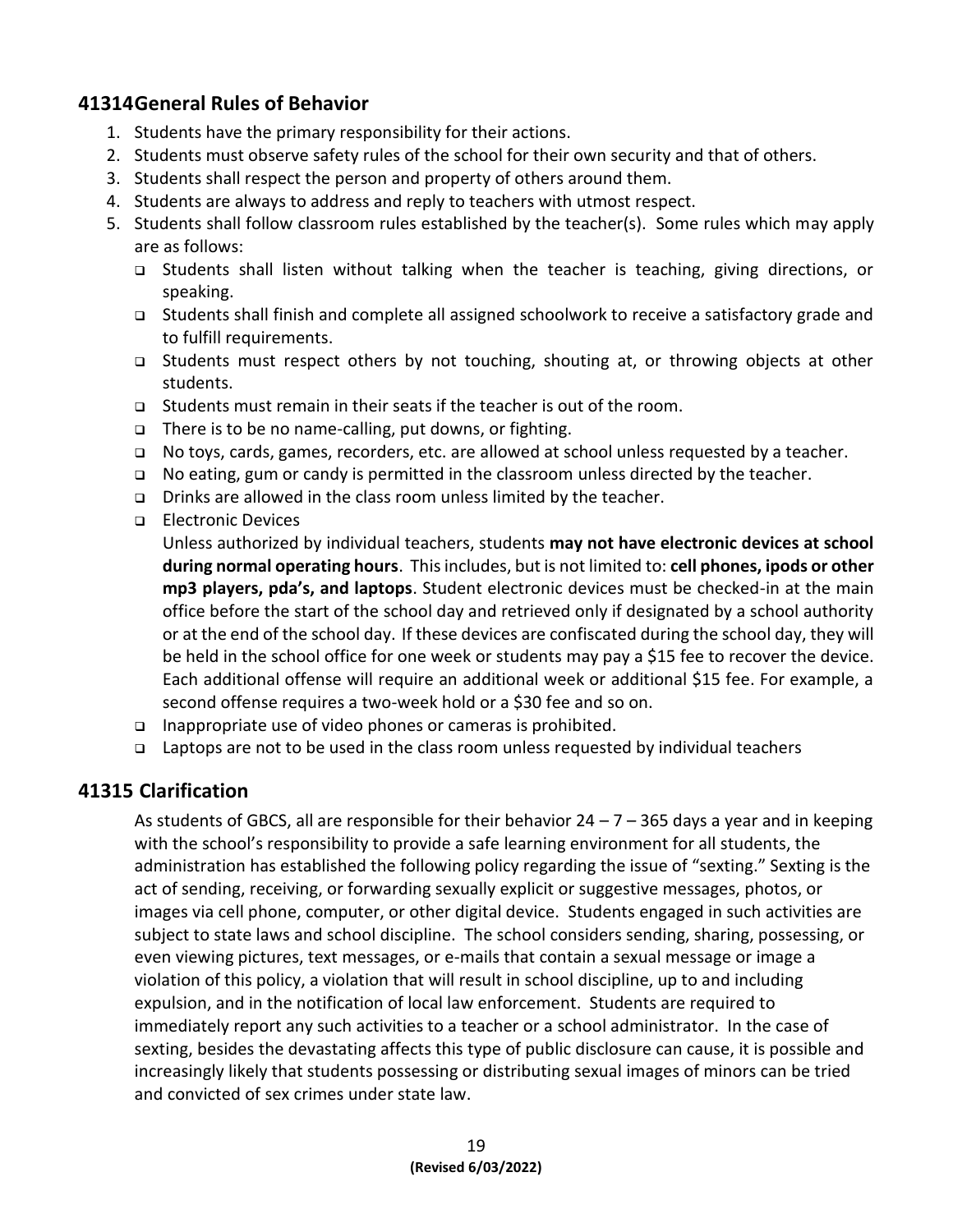### <span id="page-20-0"></span>*41320 Anti-Bullying Policy*

#### PURPOSE

Greater Beckley Christian School recognizes that a safe and civil environment in school is necessary for students to learn and achieve high academic standards. GBCS finds that bullying, like other disruptive or violent behavior, is conduct that disrupts both a student's ability to learn and a school's ability to educate its students in a safe environment.

#### **DEFINITIONS**

"Bullying" means systematic, repeated, or recurrent conduct committed by a student or group of students against another student that causes measurable physical harm or emotional distress. Verbal expression, whether oral, written, or electronic, is included within the definition of "bullying" only to the extent that (1) such expression is lewd, indecent, obscene, advocating for illegal conduct, intended to incite an immediate breach of peace, or the severe and pervasive use of threatening words that inflict injury; or (2) school administrators or officials reasonably believe that such expression will cause an actual, material disruption of school work.

"School Premises" means any building, structure, athletic field, sports stadium or other real property owned, operated, leased or rented by the school or one of its schools, including, but not limited to, any kindergarten, elementary, secondary, or vocational-technical school.

"School-Sponsored Functions or Activities" means a field trip, sporting event, or any other function or activity that is officially sponsored by GBCS or one of its schools.

"School-Sponsored Transportation" means a motor vehicle owned, operated, leased, rented or subcontracted by the GBCS or one of its schools.

#### PROHIBITION

GBCS prohibits all bullying on school premises, at school-sponsored functions or activities, or on schoolsponsored transportation.

#### REPORTING

Any student who believes he or she has been or is currently the victim of bullying should immediately report the situation to the school principal or assistant principal. The student may also report concerns to a teacher or counselor who will be responsible for notifying the appropriate school administrator.

Every student is encouraged, and every staff member is required, to report any situation that they believe to be bullying behavior directed toward a student. Reports may be made to those identified above.

All complaints about bullying behavior that may violate this policy shall be promptly investigated.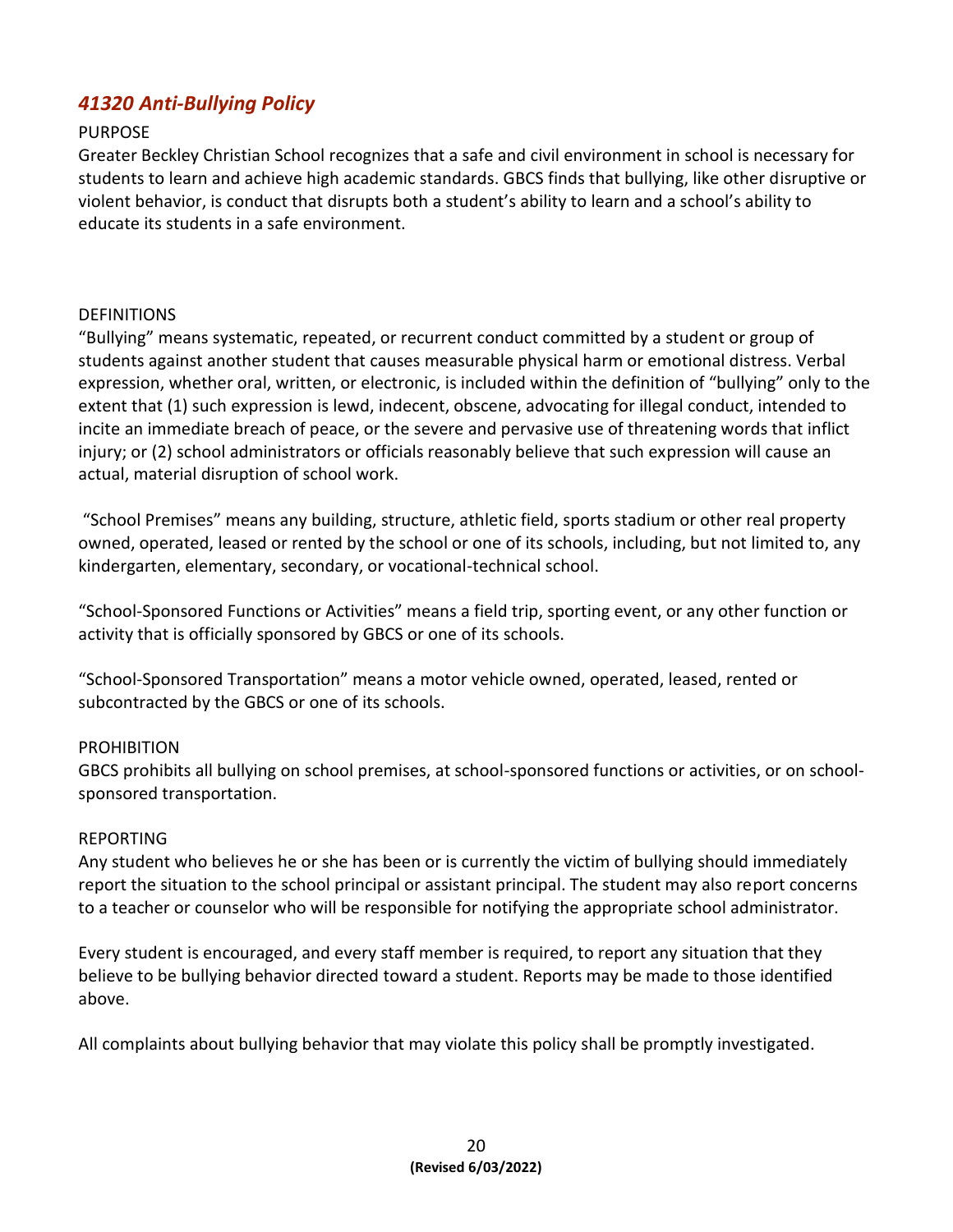If the investigation finds an instance of bullying behavior has occurred, it will result in prompt and appropriate disciplinary action. This may include up to expulsion. Individuals may also be referred to law enforcement officials.

The complainant shall be notified of the findings of the investigation, and as appropriate, that remedial action has been taken.

Retaliation against any person who reports, is thought to have reported, files a complaint, or otherwise participates in an investigation or inquiry concerning allegations of bullying is prohibited and will not be tolerated. Such retaliation shall be considered a serious violation of school policy and independent of whether a complaint is substantiated. Suspected retaliation should be reported in the same manner as bullying. Making intentionally false reports about bullying for the purpose of getting someone in trouble is similarly prohibited and will not be tolerated. Retaliation and intentionally false reports may result in disciplinary action as indicated above.

### INTERPRETATION

This policy shall not be interpreted to infringe upon the First Amendment rights of students, and is not intended to prohibit expression of religious, philosophical, or political views, provided that such expression does not cause an actual, material disruption of the work of the school.

### <span id="page-21-0"></span>**41400 Lifestyle/Testimony**

### <span id="page-21-1"></span>*41410 Social Networking*

As students of GBCS, all are responsible for their behavior  $24 - 7 - 365$  days a year, Greater Beckley Christian School realizes that social networking sites and blogs are popular and that they present opportunity to share with others in a positive way. However, abuses can occur. Therefore, all internet communications are subject to the school's internet and computer-use policy. All students are expected to reflect a positive Christian testimony. The school's policies against discrimination or other harassment apply to any Internet communications. Therefore, any Internet communications that adversely reflect on the students' or school's Christian testimony, that disparage the school or other students or officials, or that violate the school's antidiscrimination/anti-harassment policies may result in requests to remove the communications and in student discipline, including possible expulsion. The school shall hold students personally responsible for all material they post or blog on a website or for content posted by third parties to students' social-networking or blog pages.

### <span id="page-21-2"></span>*41420 Drugs and Alcohol*

As students of GBCS, all are responsible for their behavior  $24 - 7 - 365$  days a year, the use of alcohol or drugs while enrolled at GBCS, participating in any academic, extra-curricular, or social program sponsored by GBCS is strictly forbidden. Use of such controlled substances is not only illegal but has been proven to be particularly damaging to changing adolescent bodies. Because our school philosophy pledges a responsibility to the whole person, our drug policy must include opportunities for drug awareness education and rehabilitation as well as punitive measures for students who break this civil and school rule. If expelled for drugs and/or alcohol use, students will not be readmitted to Greater Beckley Christian School without proper drug testing.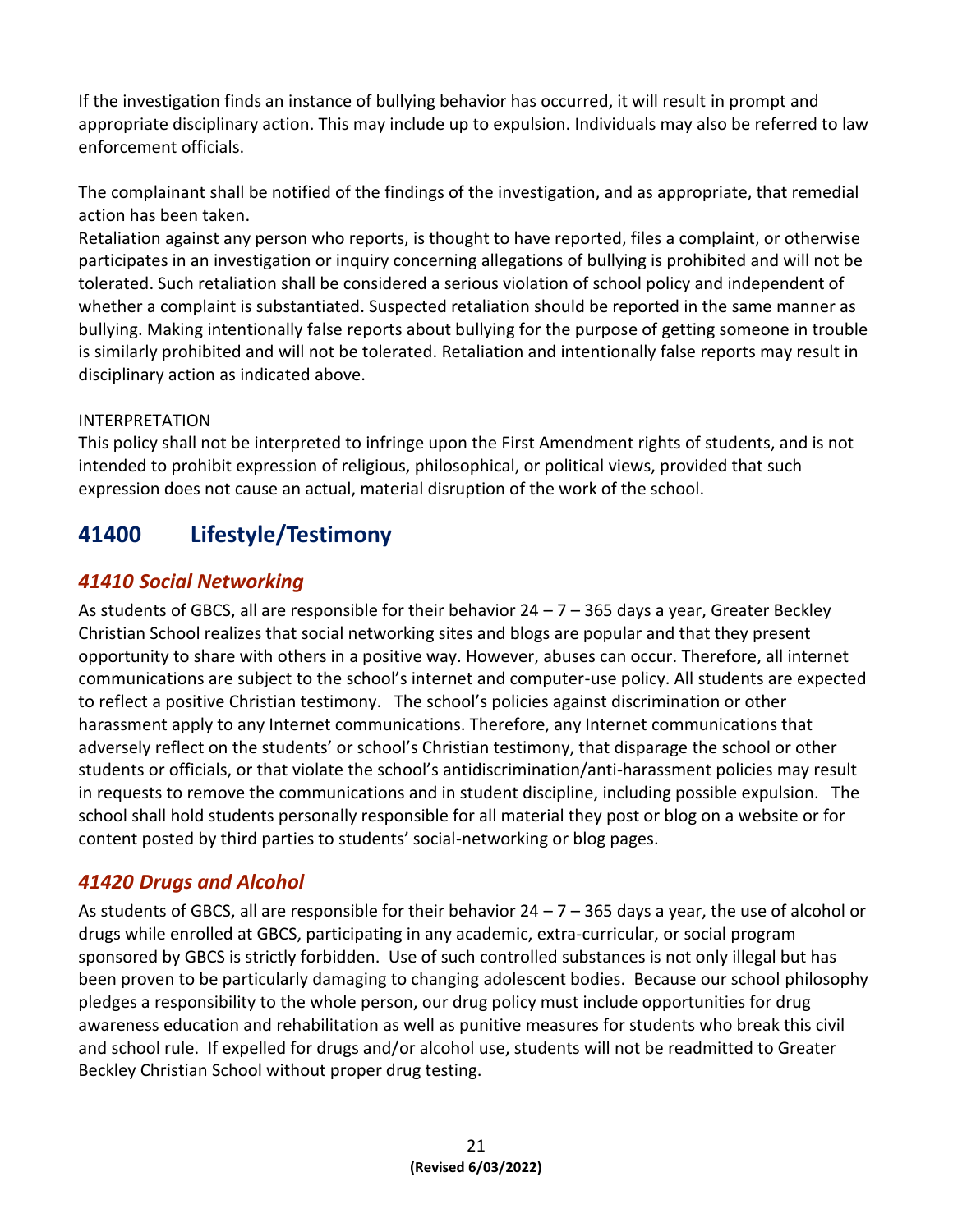### <span id="page-22-0"></span>*41430 Harassment and Threats*

As students of GBCS, all are responsible for their behavior  $24 - 7 - 365$  days a year, Greater Beckley Christian School does not allow harassment or threats of any kind. Such behavior is subject to penalty. Students are to report harassment and threats to the administration or to a teacher immediately.

### <span id="page-22-1"></span>*41440 Physical Contact*

As students of GBCS, all are responsible for their behavior  $24 - 7 - 365$  days a year, inappropriate public displays of affection between students are not permitted on school property or at school functions. This includes holding hands, hugging, kissing, or unnecessary physical contact of any kind.

### <span id="page-22-2"></span>*41450 Sexual Harassment*

As students of GBCS, all are responsible for their behavior  $24 - 7 - 365$  days a year, it is the policy of Greater Beckley Christian School to maintain a Christian academic, athletic, social, and working environment free from all forms of physical or verbal sexual harassment for any student or staff member. Sexual harassment violates school policy, the West Virginia Human Rights Act, the Office of Civil Rights Policy Title IX, and Section 703 of Title VII of the Civil Rights Act of 1964. This policy applies to all students, staff, and agents of Greater Beckley Christian School.

### <span id="page-22-3"></span>*41460 Student Pregnancy*

GBCS will not admit students who are married, pregnant, or who have caused a pregnancy (or an abortion). Should any of these events occur while enrolled at GBCS, the student shall be removed from classes immediately. Under some circumstances and strict conditions, a student who has been removed from GBCS under the provisions of this policy may apply for readmission to GBCS.

### <span id="page-22-4"></span>*41470 Smoking and Tobacco Policy*

As students of GBCS, all are responsible for their behavior  $24 - 7 - 365$  days a year, GBCS continues to place importance upon the health of its students. Students are not to use any form of tobacco including but not limited to chewing tobacco, cigarettes, cigars, pipes, e-cigarettes, or any battery-operated device to inhale an aerosol, flavoring, marijuana, or other chemicals while a student at GBCS. Possession of these substances is in violation of state law and may be referred to local authorities. Use and possession are viewed as being the same.

### <span id="page-22-5"></span>*41480 Tardiness/Absences*

Punctuality is a matter of primary importance in the educational process. Students, when tardy, disrupt the educational process and jeopardize their own academic achievement. GBCS students must be in the classroom when the tardy bell rings.

- 1. A student is considered tardy when he/she reaches the assigned classroom after the first bell.
- 2. If students are tardy due to a doctor's / dentist appointment, the student must check in with the office, present a valid excuse from the appropriate physician's office, and receive an admit slip from the office.
- 3. A student will be counted absent if more than one-half of the class period is missed.
- 4. Students, unless given permission from the administration, must attend school to participate in any extracurricular activity.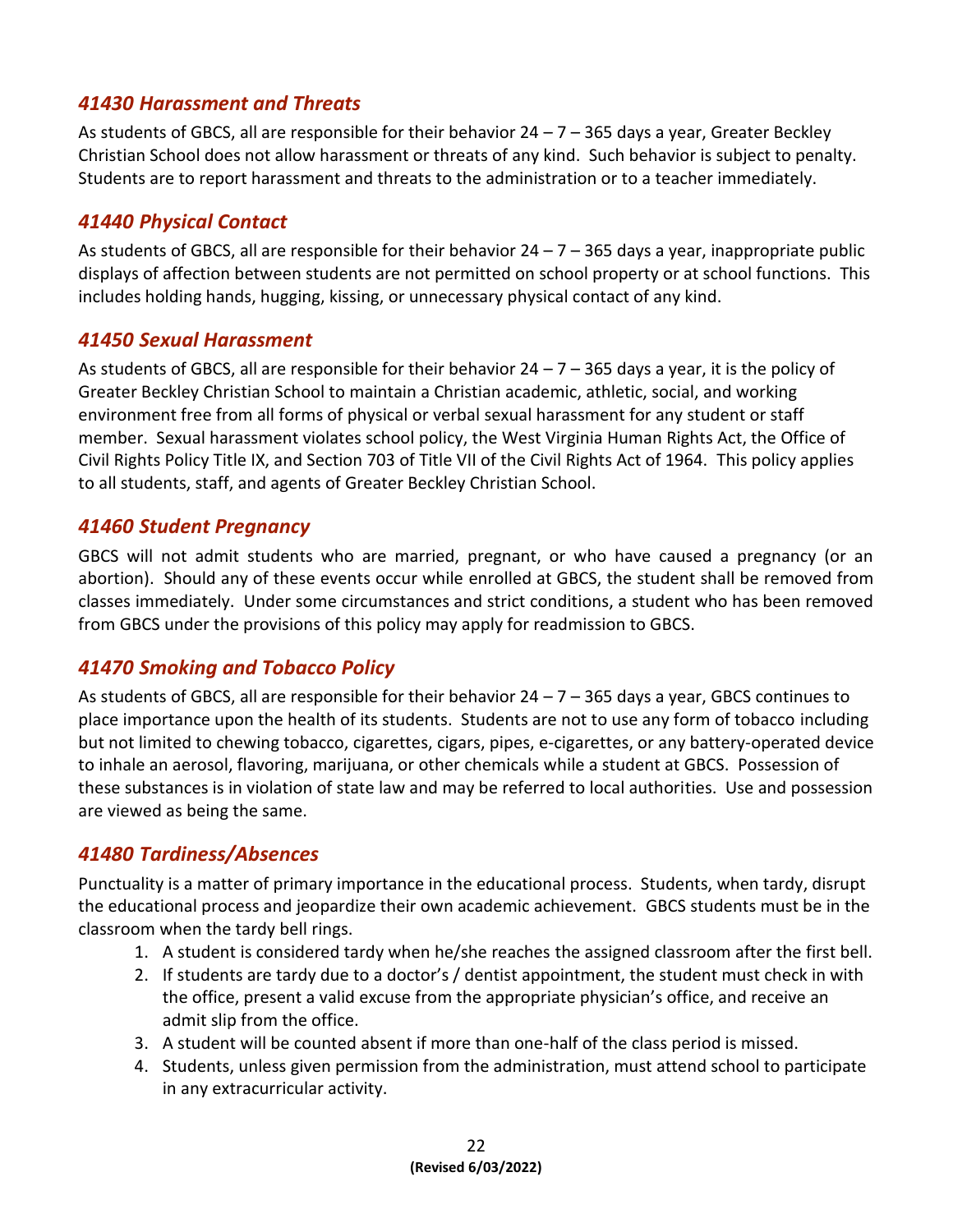#### <span id="page-23-0"></span>*41490 Weapons*

Any instrument that is designed to be used to produce bodily injury shall not be brought onto the property of the school. Nor shall any such instruments be brought onto any premise where school functions are being conducted. Deadly weapons shall include but not be limited to those instruments defined in West Virginia Code, Chapter 61, Article 7, Section 2, as a blackjack, gravity knife, knife, switchblade knife, nunchaku, metallic or false knuckles, taser, pistol, revolver, or other deadly weapon of the like kind or character which may be easily concealed on or about the person or any other type of firearm of any type or description.

<span id="page-23-1"></span>Students who bring weapons as defined above are subject to immediate suspension and/or expulsion.

### **41500 Parent Information**

### <span id="page-23-2"></span>*41510 After School Care*

If available, after school care is provided at an hourly rate. This care begins fifteen minutes after the regular school day and is billed in 15-minute increments. The program ends at 5:00 P.M.

Students must remain in school dress and follow all school standards until picked up by parents. Secondary students may not be permitted to leave aftercare, such as for sports practices, without written permission from a parent.

### <span id="page-23-3"></span>*41520 Helping Hands and Willing Hearts*

GBCS considers our parent volunteers to be a very special and valuable resource. Parents who would like to volunteer should call the school office. The school secretary will then direct you to the current Helping Hands Coordinator. This volunteer group organizes numerous activities throughout the school year.

### *41530 Parent Meetings*

<span id="page-23-4"></span>1. Parent Orientation

This very important meeting is held for all parents prior to the beginning of the school year. This is the time to receive helpful, necessary information from administrators and teachers pertaining to the new school year.

2. Parent-Teacher Meetings

Parent-teacher meetings are scheduled on an individual basis by either parents or teachers as deemed necessary. Parents wishing to schedule a conference may contact the school office or email the teacher directly. A priority is placed on being available to parents to answer any questions or concerns about their child's progress.

### <span id="page-23-5"></span>*41540 Parental Support*

Parents are urged to contact the teacher if they have any questions or concerns regarding their child's academic progress.

### <span id="page-23-6"></span>*41550 Problem Solving*

Greater Beckley Christian School follows the principles of Matthew 18:15-17 in resolving conflicts regarding the school.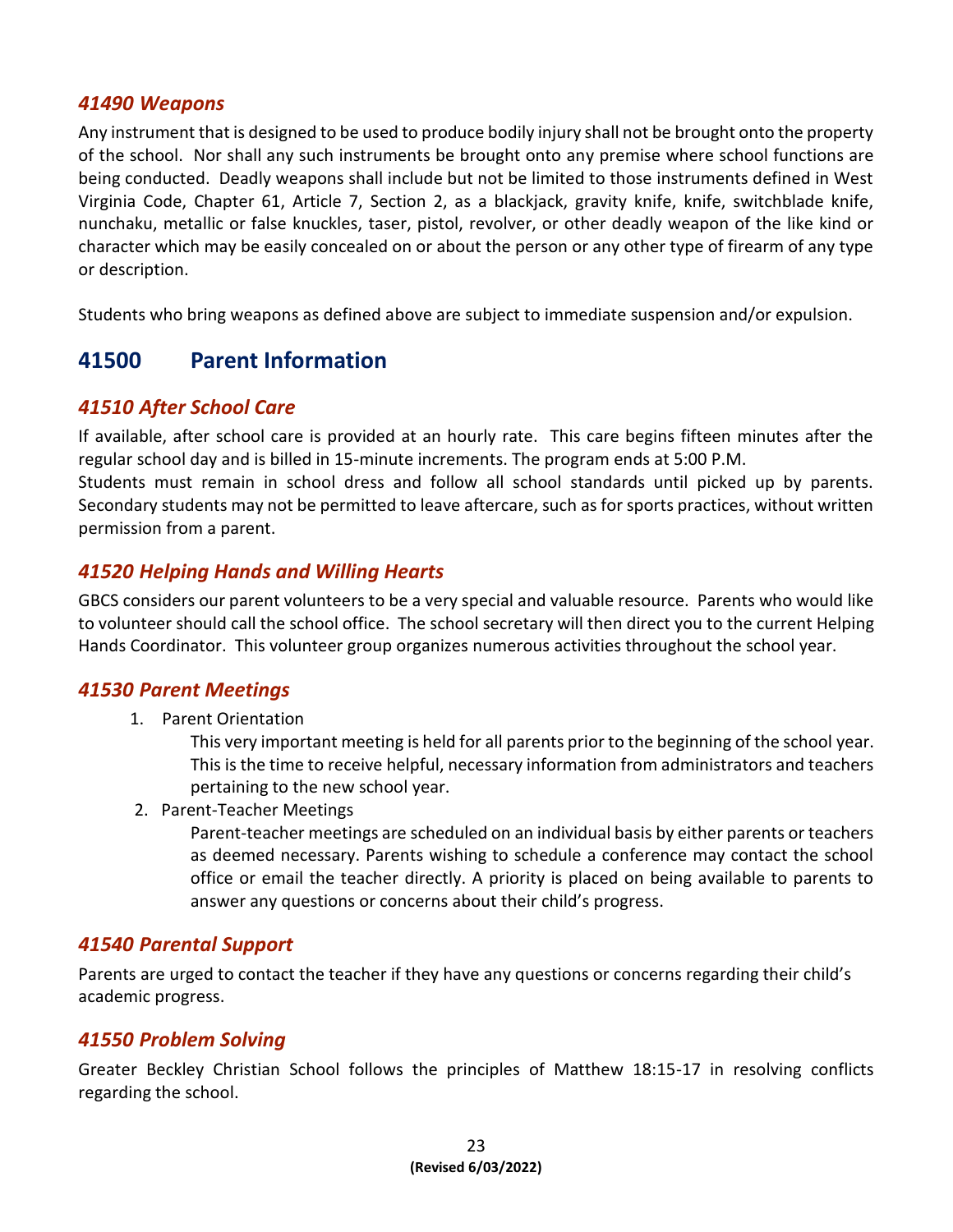- 1. The parent or student may schedule a conference with a teacher, or the teacher may initiate a conference with the student and/or parent. Most problems will be resolved at this stage if approached prayerfully with the goal of reconciliation.
- 2. If the problem has not been resolved, then either party may request that the administrator meet with all involved.
- 3. Parents may request that the GBCS Board appoint a representative to hear all sides and attempt to achieve reconciliation.
- <span id="page-24-0"></span>4. Finally, the parents or teacher may request a hearing by the entire Board.

### *41560 Signing Students out of School*

- 1. Students leaving the campus for any reason during the school day must be signed out of the office by a parent or legal guardian in the presence of a school employee. To receive an excused absence proper documentation must be submitted to the school office.
- 2. If a student drives to school, the parent must establish phone contact with a member of the office staff verifying permission for the student to leave campus. Students may be required to speak with the Principal or provide parent permission before a student may sign out.
- 3. Detailed records for students will be kept in the office regarding signing in and out of school.
- 4. Students too young to drive will not be released to anyone other than the student's parent(s), older sibling that drives, or legal guardian except in extreme cases where the Administration has made an exception unless otherwise designated by a parent.

### <span id="page-24-1"></span>**41600 General Information**

### <span id="page-24-2"></span>*41610 Animals in the Classroom*

GBCS policy does not permit students to bring live animals into classrooms. Administrative approval is required to have live animals visit on campus.

### <span id="page-24-3"></span>*41620 Bookbags / Backpacks / Briefcases / Laptops*

<span id="page-24-4"></span>Clear bookbags, clear backpacks, or laptops will be allowed in the classroom at the teacher's discretion.

### *41630 Campus*

GBCS is a closed campus. Adult visitors are welcome but they must sign in and receive authorization from the office. Student visitors must have written parental permission on file in the office in advance of their visit. In order for students to visit or audit classes, they must be interested in enrolling in GBCS. Visits from local students who are not at their regular school because of scheduled days off are not permitted. Non-students may visit during lunch only as long as they are not disruptive. Visitor's dress and behavior must be modest and reasonable.

GBCS has surveillance cameras throughout the campus including class rooms. The cameras serve the purpose of maintaining a safe and secure school campus.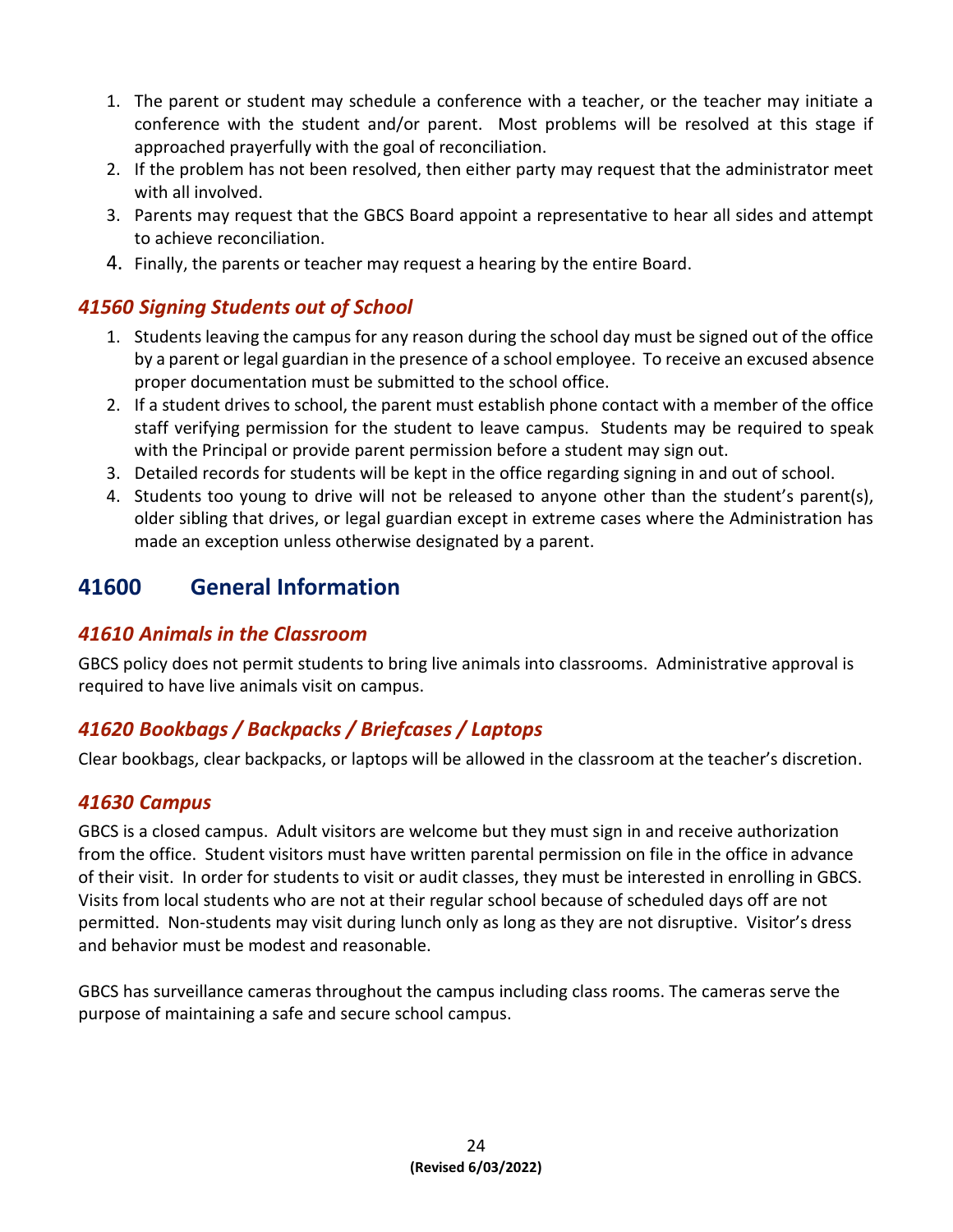### <span id="page-25-0"></span>*41640 Dress Code*

The intent of the dress code at GBCS is to provide guidelines for modesty and appropriateness for a robust academic environment in which all students can focus on instruction without distraction and represent our goal of education in "The Light of God's Word."

Correct School Day attire for all students:

- 1. Pants/Jeans must be black, blue, or other dark colors.
	- Pants/Jeans may not have legs that touch the floor; they may not be frayed, have holes, or hang low on the hips.
	- **Sweatpants (fleece/terry cloth fabric), jeggings, and leggings are not allowed**.
	- **Shorts (cargo/athletic style) must come to the top of the knee for high and middle school students.**
	- Elementary students may wear shorts that are no more than 2 inches above the knee.
- 2. Shirts must be either a collared polo-type, oxford, or dark crew neck shirt. (t-shirts)
	- T-Shirts cannot have logos or writing that depicts language or entertainment(music, movies, video games, logos, etc.) contrary to our Christian standards.
	- Shirts cannot be sheer, lace, or see-through material
	- Shirts must have long or short sleeves (no tank tops)
	- Shirts must be loose-fitting
- 3. Sweaters/Vests may be worn.
- 4. Shoes for girls in the secondary school may be either sandals or closed-toed with socks. Boys must wear socks at all times. Shoes with laces must be tied. Elementary students may not wear opentoed shoes or flip-flops.
- 5. Skirts/Dresses (females only) must be no shorter than mid-calf (approximately 30 inches).
	- Skirts/Dresses must not touch the floor, be frayed, or have holes.
- 6. Sweatshirts/Hoodies
	- GBCS approved sweatshirts and hoodies may be worn. Spirit wear items will be available and may be purchased at the school office.

### **41641Additional Dress Code Guidelines:**

- 1. No student's undergarments (ladies' camisole/tank), with the exception of a t-shirt, may be visible.
- 2. Clothing must not include shear, lace, or see-through material.
- 3. Jackets or coats may not be worn in class. The school dress code provides for long sleeve shirts, sweaters, and hooded sweatshirts in cold weather.
- 4. Young men must have their hair cut off the eyebrows, with the back being no lower than the collar.
- 5. Young men will be allowed to have neat and trimmed facial hair.
- 6. Student's hair must be of a natural color.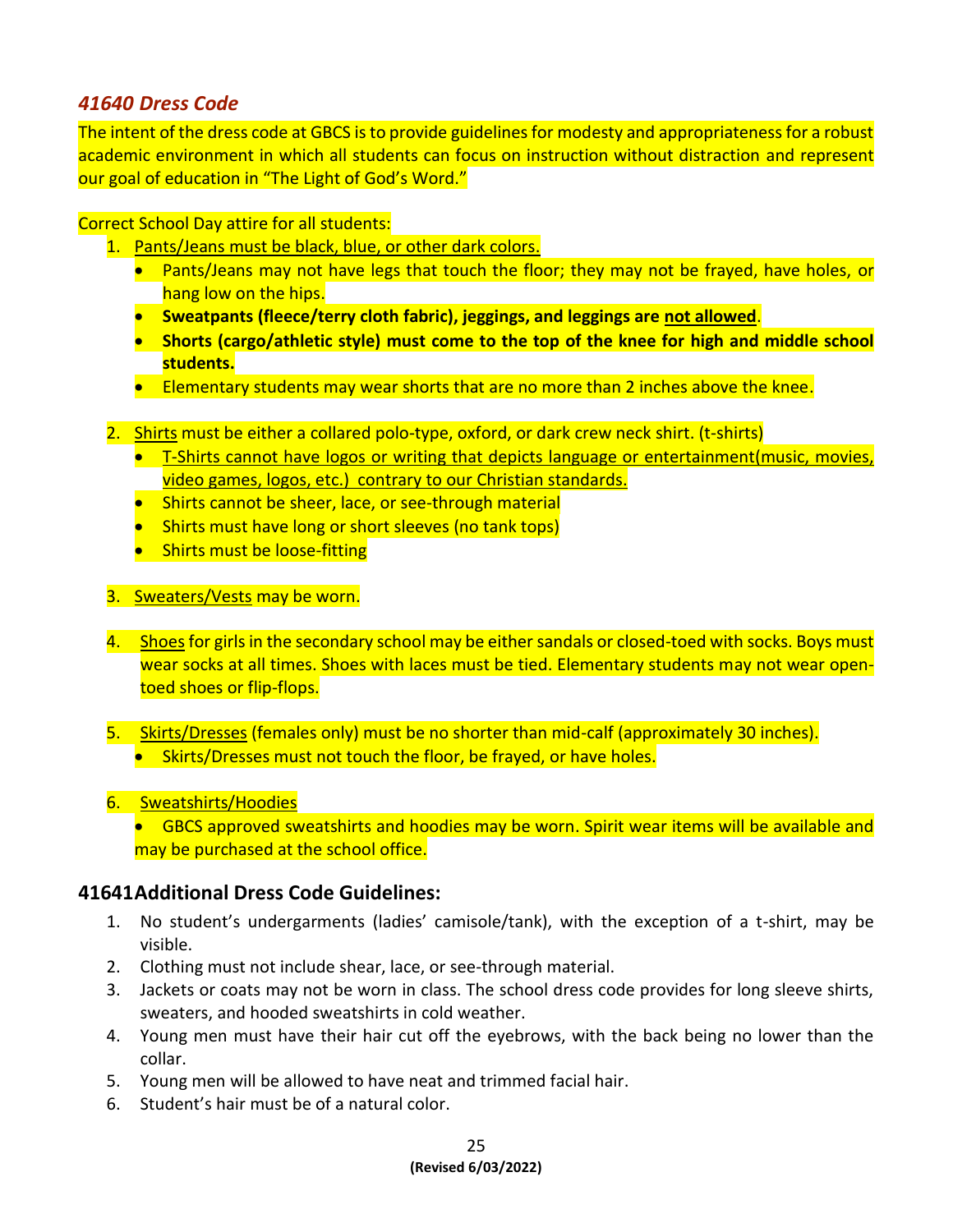- 7. Students must have no visible body piercing (with the exception of earrings) or visible tattoos.
- 8. Students may not wear inappropriate jewelry.
- 9. The student should look neat and clean.
- 10. No hats, combs, brushes or hair picks are to be worn in the classrooms.

### **41642Spirit Dress Day Guidelines**

Occasionally the administration may call for a spirit dress day. Failure to abide by the spirit dress guidelines will result in a loss of this privilege.

### **41643After-School Activities**

Students should dress modestly and appropriately for the activity. They should wear clothing that is not tight or unbecoming of a Christian. T-shirts or sweatshirts should not have inappropriate slogans. Please follow school dress guidelines.

Junior – Senior Banquet - All females attending the banquet must have their dresses approved by a faculty/staff committee. Guidelines will be given. Any young lady attending the banquet as a guest of a GBCS student must also have her gown approved.

Graduation - Students must arrive thirty (30) minutes prior to graduation in order to ensure that they are in proper dress code. Female students should be dressed in modest dress clothing. Skirts should be at the knee or longer. Male students should be in dress clothing. No shorts may be worn under graduation gowns.

\*The GBCS Administration reserves the right to send home students who are found to be inappropriately dressed both during school hours and during school administered events.

\*\*The GBCS Administration also reserves the right to alter the dress code for special days, events, or extreme weather conditions.

### *41650 Drop-off / Pick-up*

<span id="page-26-0"></span>1. Morning Drop-off

Parents will be given specific instructions regarding loading and unloading of students before and after school. Everyone must follow the designated procedure if accidents are to be avoided. It is imperative that students be dropped off and picked up at the specified times to provide the highest level of safety. The speed limit in the school zone is 15 miles per hour. Please cooperate with this safety standard.

Students can be dropped off beginning at 7:30 A.M. The school does not provide supervision of students prior to this time and therefore we request that parents do not drop off students earlier than times specified above for their own personal safety.

2. Afternoon Pick-up/Dismissal

Students may be picked up in front of the school building at the end of the school day. Any student remaining on campus fifteen minutes after the end of the school day who is not involved in supervised school activities must report to the after-care program if available. Parents will be charged for this service. Students found wandering the campus will be subject to disciplinary action and parents will be notified.

### <span id="page-26-1"></span>*41660 Communicable Diseases*

GBCS desires to maintain a healthful school environment by instituting controls designed to prevent the spread of communicable diseases. The term "communicable disease" shall mean an illness that arises as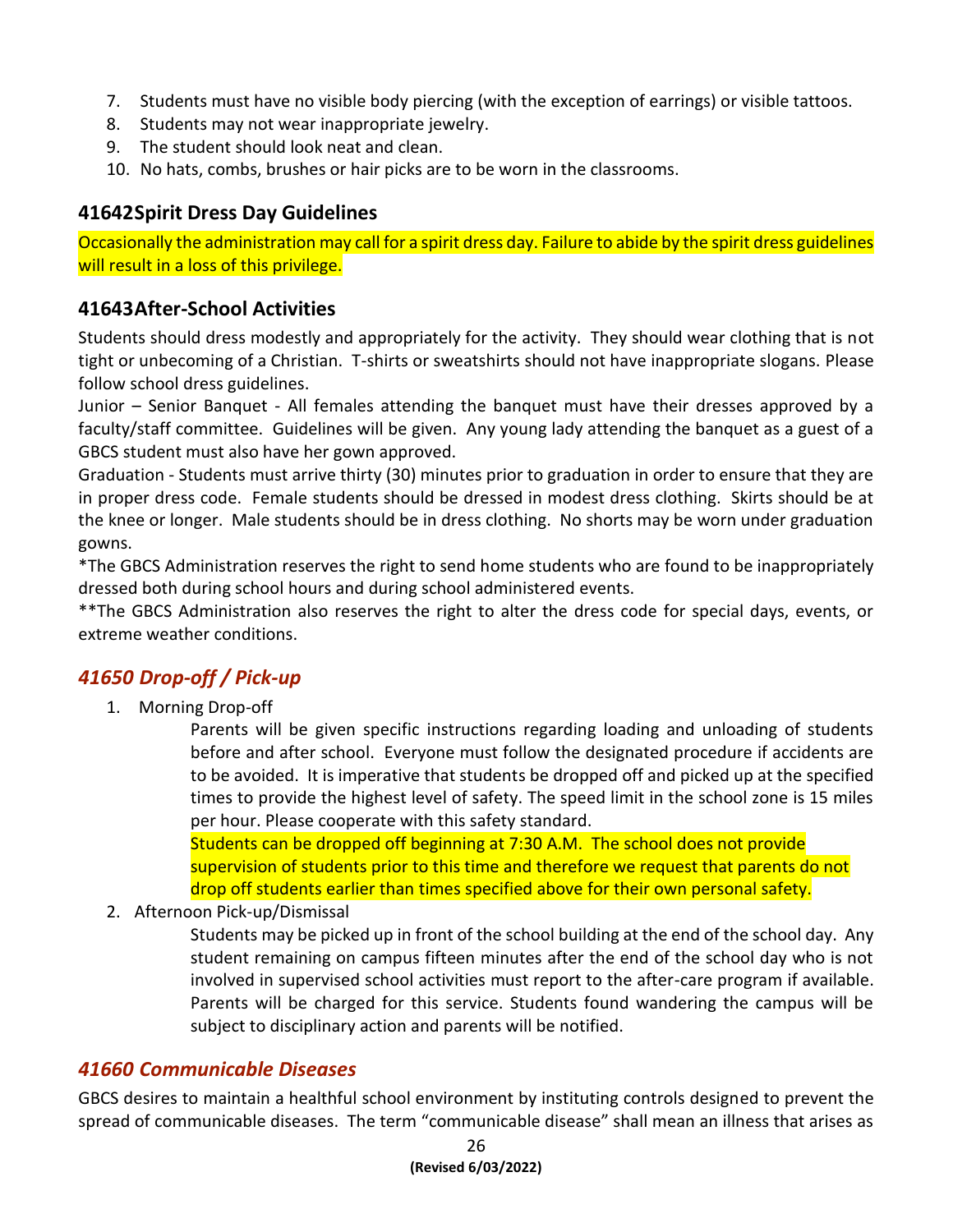a result of a specific infectious agent or rash that shall be transmitted whether directly or indirectly by a susceptible host, infected person or animal to other persons. A teacher or office staff member who reasonably suspects that a student or employee has a communicable disease shall immediately notify a member of the administration.

Any student or employee with a communicable disease, for which immunization is required by law or is available, shall be temporarily excluded from school while ill. If the nature of the disease and circumstances warrant, Greater Beckley Christian School may require an independent physician's examination of the student or employee to verify the diagnosis of a communicable disease. GBCS reserves the right to make all final decisions necessary to enforce its communicable disease policy and to take all necessary action to control the spread of communicable diseases within the school.

### <span id="page-27-0"></span>*41670 Head Lice Policy*

If lice or nits are found, the student will be isolated, and parents will be notified to pick up their child as soon as possible. Students need to be treated with medication and be lice/ nit free before they will be allowed to return to the classroom. Parents are encouraged to always give notice to the school in the event that they find head lice or nits on their child at home. This will help prevent the spread of head lice at school.

### <span id="page-27-1"></span>*41680 Illness at School*

Emergency information cards are to be completed by the parent(s) for each student enrolled. These cards list information needed in case your child becomes ill or is injured at school. If your child becomes sick or is injured at school, you will be notified through the telephone numbers provided.

We do not have facilities to take care of children who are ill. If your child becomes ill while at school, we will contact you so that you may make arrangements to come and take your child home.

In case of extreme emergency, every effort will be made to contact the parent or guardian. The judgment of the administrator will be used to make arrangements to take the student to the hospital if the parent or guardian cannot be contacted. The expense of ambulance charges is to be the responsibility of the parent.

### <span id="page-27-2"></span>*41690 Medication*

Medicine prescribed by a doctor may be given during school hours. When possible, try to schedule doses before or after the school day. A form will be provided by the school office for specific instructions concerning medications prescribed by a physician. This form must be completed before the medication is given.

School personnel will only administer non-prescription medicines to students whose parents/guardians have given them written permission to do so. Specific medications, strength, dosage and frequency must also be specified. Medications must be provided by parents and must be in their original containers. Under no circumstances will a student be allowed to give any medication to another student.

### <span id="page-27-3"></span>*416100 Exemption From Physical Education Classes*

Any student unable to participate in physical education for more than two days per marking period must bring a statement from his/her physician. After two days, any non-participating student (with a medical excuse) will be given alternative curriculum in order to fulfill her/her physical education credit.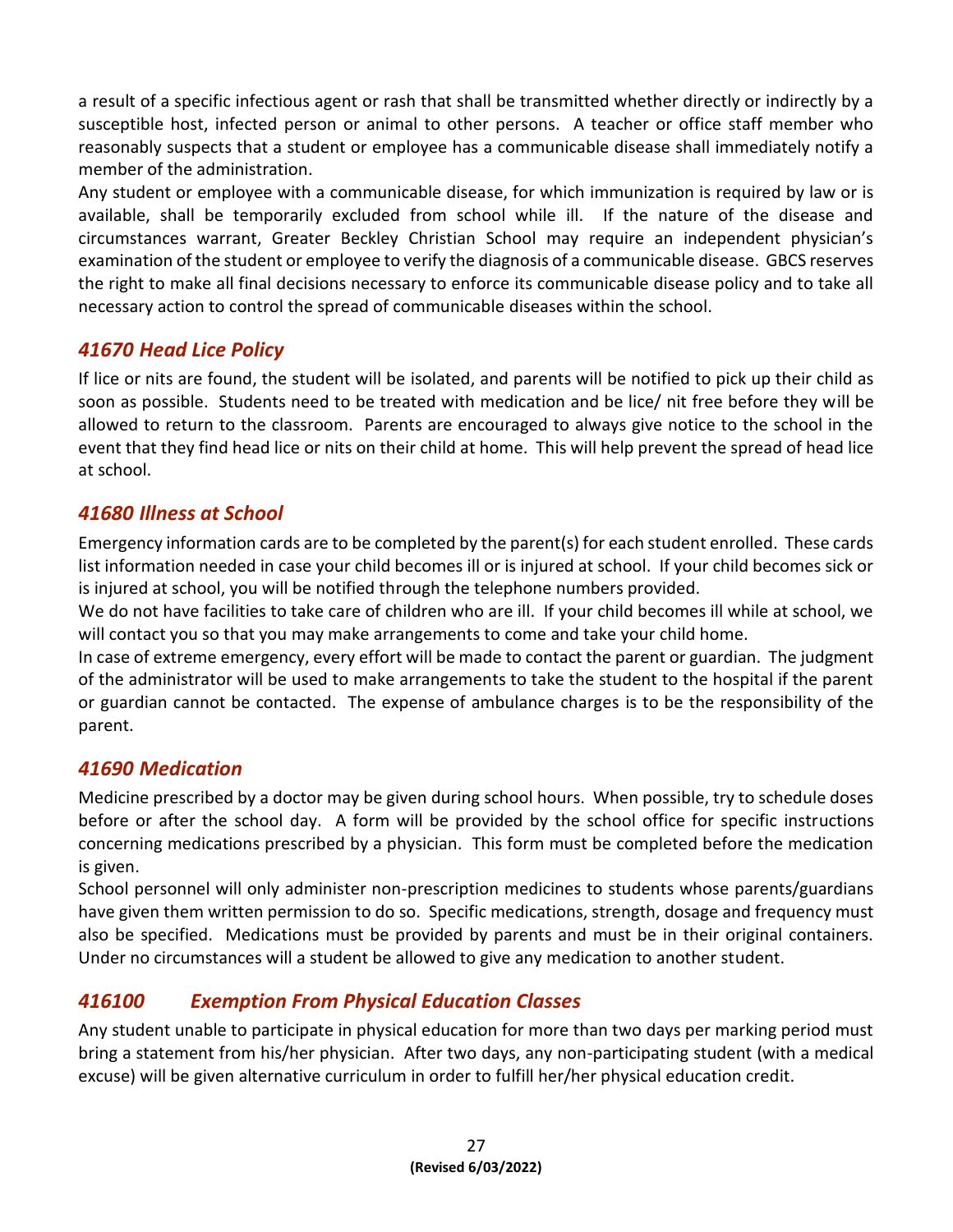### <span id="page-28-0"></span>*416110 Extra Curricular Activities*

### **416111 Conduct and Dress**

GBCS is involved in numerous athletic events, special programs, and academic and fine arts competitions. Applicable rules for student conduct are in effect at extra-curricular activities because, as Christians, we are expected to be ambassadors of Jesus Christ at all times. The following guidelines are also in effect:

- 1. Dress may differ from that for classes, but students are expected to use modesty in their choice of dress. If girls are wearing pants or slacks, they must be loose fitting and of a conservative design with.
- 2. Students must remain in the designated area during an event.
- 3. Students who fail to maintain a good Christian testimony or who dress inappropriately may be asked to leave activities.

### **416112 Student Participation**

Students who participate in athletic competitions must meet the following requirements.

- 1. Greater Beckley Christian School adheres to the eligibility requirements of the West Virginia Secondary Schools Activities Commission (WVSSAC). Students must maintain a grade point average of at least 2.0 in the semester prior to the athletic season in which they wish to participate.
- 2. If a student is ineligible based on semester grades, he/she may become eligible by earning a 2.0 average during the grading period following his/her ineligibility. Students new to the school should contact the athletic director with any questions concerning eligibility.
- 3. All GBCS athletes must have a physical examination by a physician. The physician's report must be on file in the school office.

### **416113 Field Trips**

Each year, as part of the overall program of the school, students may take planned field trips that are part of the educational experience for each student. In certain cases, students are responsible for fees that cover admission to events. Students may also be asked to bring money for their own snacks or personal souvenirs. Students are required to remain within school dress code and adhere to school policies unless otherwise noted by field trip organizers. Parents will be notified when field trips are planned. Included in this notification will be information regarding appropriate dress for the trip.

### <span id="page-28-1"></span>*416120 Fire Drills*

Fire drills and other safety drills are conducted each year in accordance with the regulations of the State Fire Marshall. Exit routes are clearly posted in each classroom. Teachers will advise students of the exit procedures for each room. Students are to exit the building in an orderly manner and remain quiet for the purpose of taking attendance. This is necessary to ensure that students and teachers can hear further instructions and directions in the event of a fire or other emergency.

### <span id="page-28-2"></span>*416130 Gymnasium*

Students are not permitted in the gym, weight room, athletic fields, etc. without faculty permission or adult supervision. Students without proper footwear should not be on the gym floor at any time.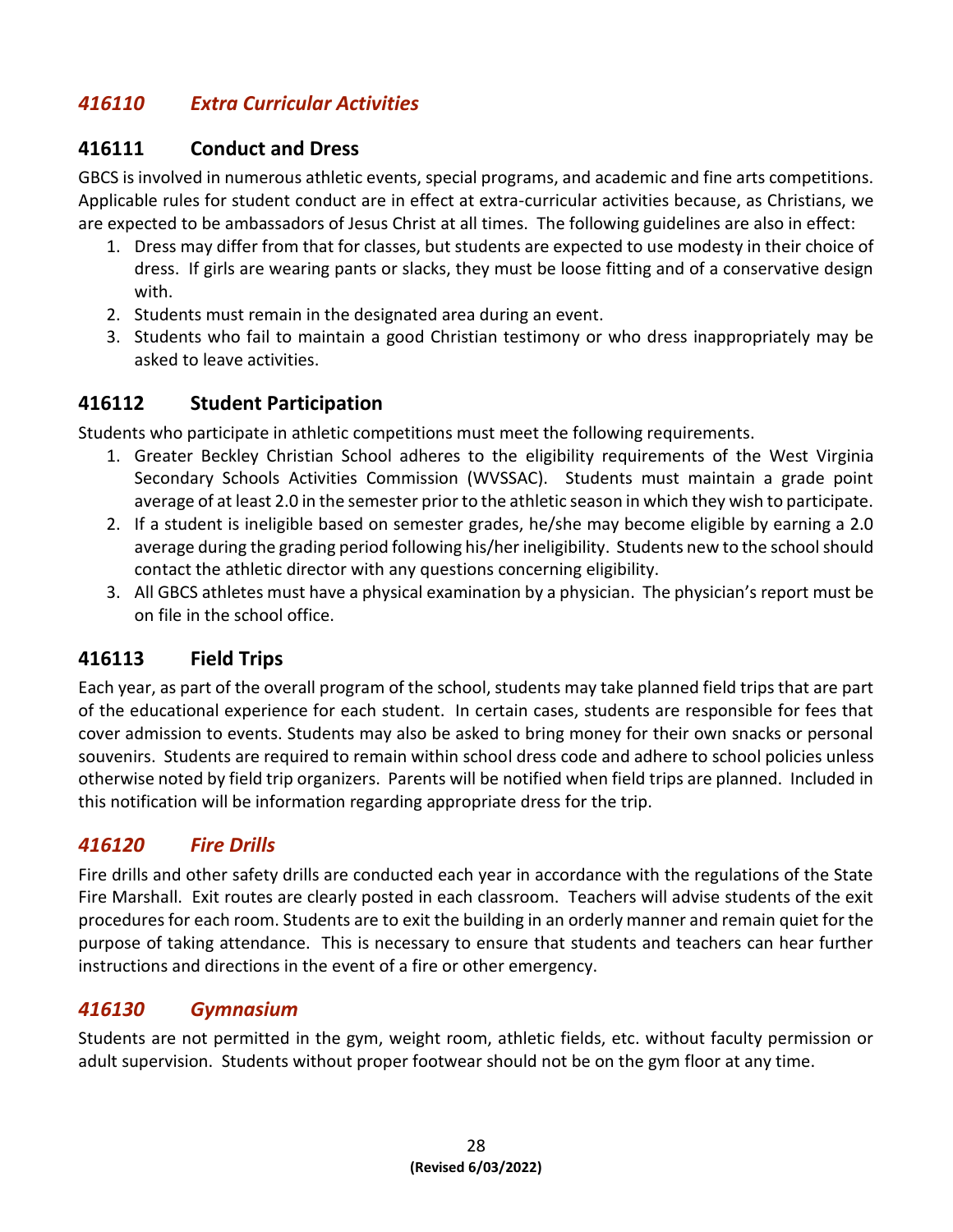### <span id="page-29-0"></span>*416140 Holidays*

GBCS will post all holidays, scheduled school closings, and early dismissal days on a school calendar and on the GBCS website-www.greaterbeckley.com. Yearly calendars will be provided to each school family at the beginning of each school year.

### <span id="page-29-1"></span>*416150 Homework Notebooks/Planners*

Students of GBCS are required to use a homework notebook/planner in grades three through five. In addition to providing a method for keeping track of daily assignments, this planner will also assist the student in organizing his/her monthly schedule. Notebooks or planners are recommended for students in grades six through twelve.

### <span id="page-29-2"></span>*416160 Inclement Weather*

GBCS will follow school closings with Raleigh County Schools for inclement weather. School closings and delays will be announced via our FACTS Parent Alert system.

In the event of a school closing, students are required to complete e-learning / remote assignment(s). Failure to complete these remote assignment(s) by the assigned date will result in a 0 for the assignment(s) unless otherwise instructed by the teacher.

### <span id="page-29-3"></span>*416170 Internet Use Policy*

We are privileged at Greater Beckley Christian School to have Internet access for our students. Students may have access to Internet Web information resources through their classroom, library, or school computer lab.

With access to computers and people all over the world comes the availability of materials that may not be considered to be of appropriate educational value in the context of the school setting. Because no one organization owns the Internet and can enforce regulations, resources are uncensored. Families should be aware that some material accessible via the Internet might contain items that are illegal, defamatory, inaccurate, or potentially offensive to some people. In addition, it is possible to purchase certain goods and services via the Internet that could result in unwanted financial obligations for which a student's parent or guardian would be liable. GBCS has taken precautions to restrict access to controversial materials via filtering hardware and software. However, on a global network it is impossible to control all materials and an industrious user may discover controversial information. We believe that the valuable information and interaction available on this network outweigh the potential hazards. GBCS expects that in addition to the filtering protection placed in the system that users, as Christians, will be vigilant to withdraw themselves from any questionable sites that might be encountered while interacting with the Internet.

Policies:

- ❑ Currently enrolled students may use the computers for completing class assignments, projects, and research. Users who have specified academically related search needs have priority over those browsing the system.
- ❑ School computers may only be used during school hours, with staff or teacher permission.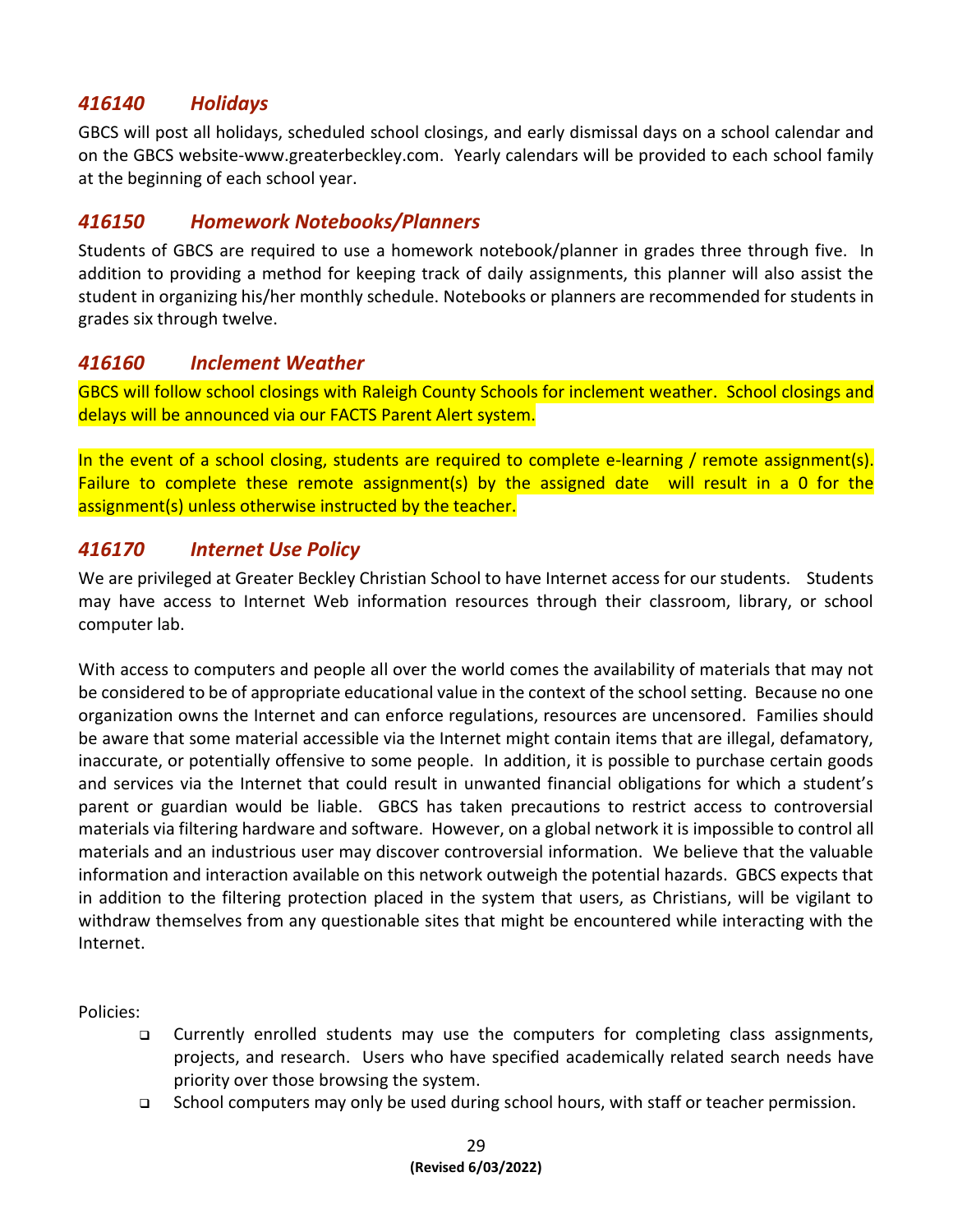- ❑ Students should do nothing while using GBCS computers or the Internet to dishonor the name of Christ.
- ❑ Should a student accidentally open a questionable site, they will immediately turn off the computer monitor and report the site to his/her supervising teacher.
- ❑ Students should not reveal personal addresses, phone numbers or personal information about themselves or other students, teachers, or staff.

#### GBCS Computers/Internet may not be used for:

- ❑ E-mailing, chatting, game-playing or other recreational purposes (exceptions are for activities in the classroom setting with teacher supervision and permission)
- ❑ Downloading files or programs. Teachers or staff may arrange to download files for students on a case-by-case basis.
- ❑ Transmission of any material in violation of any US or state regulation. This includes, but is not limited to copyrighted material, threatening or obscene material, or material protected by trade secret. Accordingly, copyrighted music may not be uploaded or downloaded.
- ❑ Commercial activities of any kind.
- ❑ Product advertisement or political lobbying
- ❑ Purposely seeking any Internet site promoting pornography, violence, hate, homosexuality, gambling, harassment or any entertainment sites concerning people or activities pertaining to these things.
- ❑ Using offensive or abusive language. Users are not allowed to post information with racial, ethnic, or religious slur. There is nothing anonymous about the Internet, and your actions will be a reflection on our school.
- ❑ Tampering, pranks, vandalism, adding software, attempting to break into unauthorized files, or attempting to use network in a way that would disrupt network use by others.

Infractions of the above will result in disciplinary action, to include parental notification, loss of computing privileges, detention, suspension, or expulsion depending on the severity of the violation.

Students will be charged a nominal fee for photocopies or prints made on school copiers or printers.

GBCS makes no warranties of any kind, whether expressed or implied, for the service it is providing. Our school will not be responsible for any damages students incur. This includes loss of data resulting from delays, non-deliveries, mis-deliveries, or service interruptions caused by its own negligence or student errors or omissions. Use of any information obtained via Greater Beckley Christian School is at the user's own risk. GBCS specifically denies any responsibility for the accuracy or quality of information obtained through its services.

### <span id="page-30-0"></span>*416180 Evacuation Plans*

Teachers have been trained concerning evaluation plans in the case of emergencies in accordance with the GBCS Emergency and Evacuation Policy Manual. The manual is available for viewing in the secondary office.

### <span id="page-30-1"></span>*416190 Lockers/Locks*

Students will be permitted to go to their lockers before their first class, at scheduled times, and after school. If it is necessary to visit a locker at other times, a teacher's permission is necessary.

Locker doors should always be kept closed. Inappropriate pictures may not be hung in lockers; only school-approved materials may be placed on the outside of lockers. Food and drinks may not be kept in lockers except for that which will be consumed at lunch. Lockers may be inspected by school personnel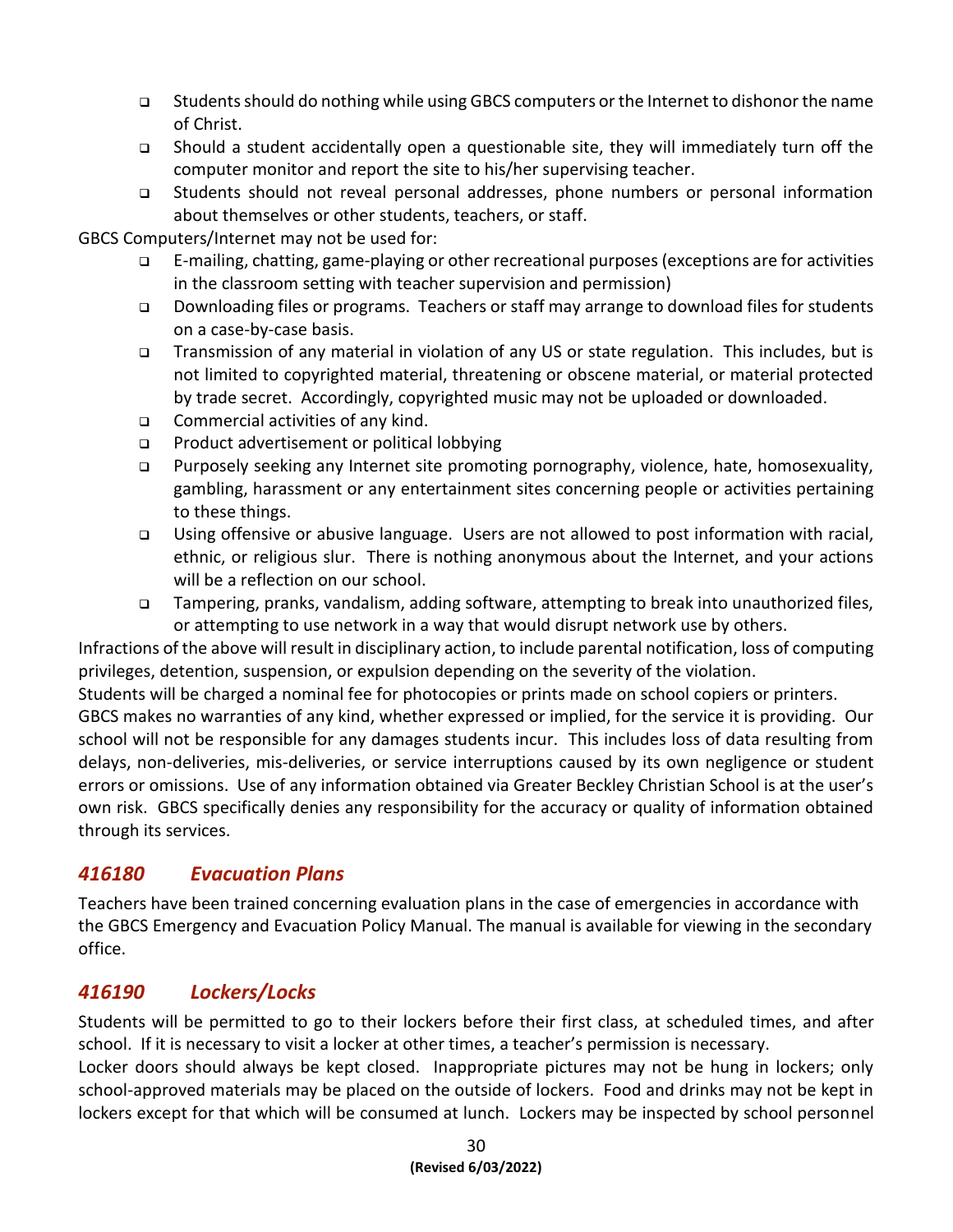at any time. A second locker may not be used without express permission from the student's homeroom teacher.

Combination locks may be obtained from the school office. Only these locks may be used on school lockers. Large sums of money and other valuables should not be brought to school. The school is not responsible for missing items.

### <span id="page-31-0"></span>*416200 Student Accident Insurance*

All students enrolled at GBCS are covered by student accident insurance provided by the school.

### <span id="page-31-1"></span>*416210 Lost and Found*

A Lost and Found area will be designated at the beginning of the school year. Any unclaimed items will be donated to local charities. Students will be notified at least one week prior to the donation of these items.

### <span id="page-31-2"></span>*416220 Lunch*

Students must remain on campus for lunch unless a parent signs them out. Students will not be permitted to order lunch from outside sources to be delivered to the school. Students may order lunch daily from the school lunch program or bring their lunch from home. Hot lunches may be ordered on FACTS prior to the school day or may be ordered at the beginning of the school day during the first period class.

### <span id="page-31-3"></span>*416230 Personal Belongings*

Students are not permitted to use electronic devices, and/or cell phones during regular school hours without specific permission of the administration or teachers. Students are not permitted to have laser pointers at any time. Only items relevant to the educational process should be brought to school.

### <span id="page-31-4"></span>*416240 Retreats/Field Days*

High School and Middle School Retreats/Field Days are a special time in the lives of students to reflect on their relationship with God and build relationships with each other. During this time, students focus on the central values and doctrinal beliefs of our school. For this reason, all students are required to attend scheduled Retreats/Field Days unless special permission is given by the administration prior to the event.

### <span id="page-31-5"></span>*416250 Student Drivers*

Those students driving to school are to park their vehicles in a designated space in the lot adjacent to the gymnasium. Drivers are not to exceed the posted speed limit of 15 miles per hour. Student Drivers are to understand that their driving privileges may be revoked if they do not adhere to the policies stated in the said contract.

Students are not to return to their cars during school hours. Students must leave cars parked from the beginning of the school day until they are dismissed unless an Administration or faculty member grants special permission. All requests for permission to leave early must be in writing and signed by the parent of the student driving the car. Permission slips will be turned in to the office before classes begin in the morning.

If a student driver transports other GBCS students to and from school, the parents of the transported student must have on file in the school office written permission for their child to ride with a given student.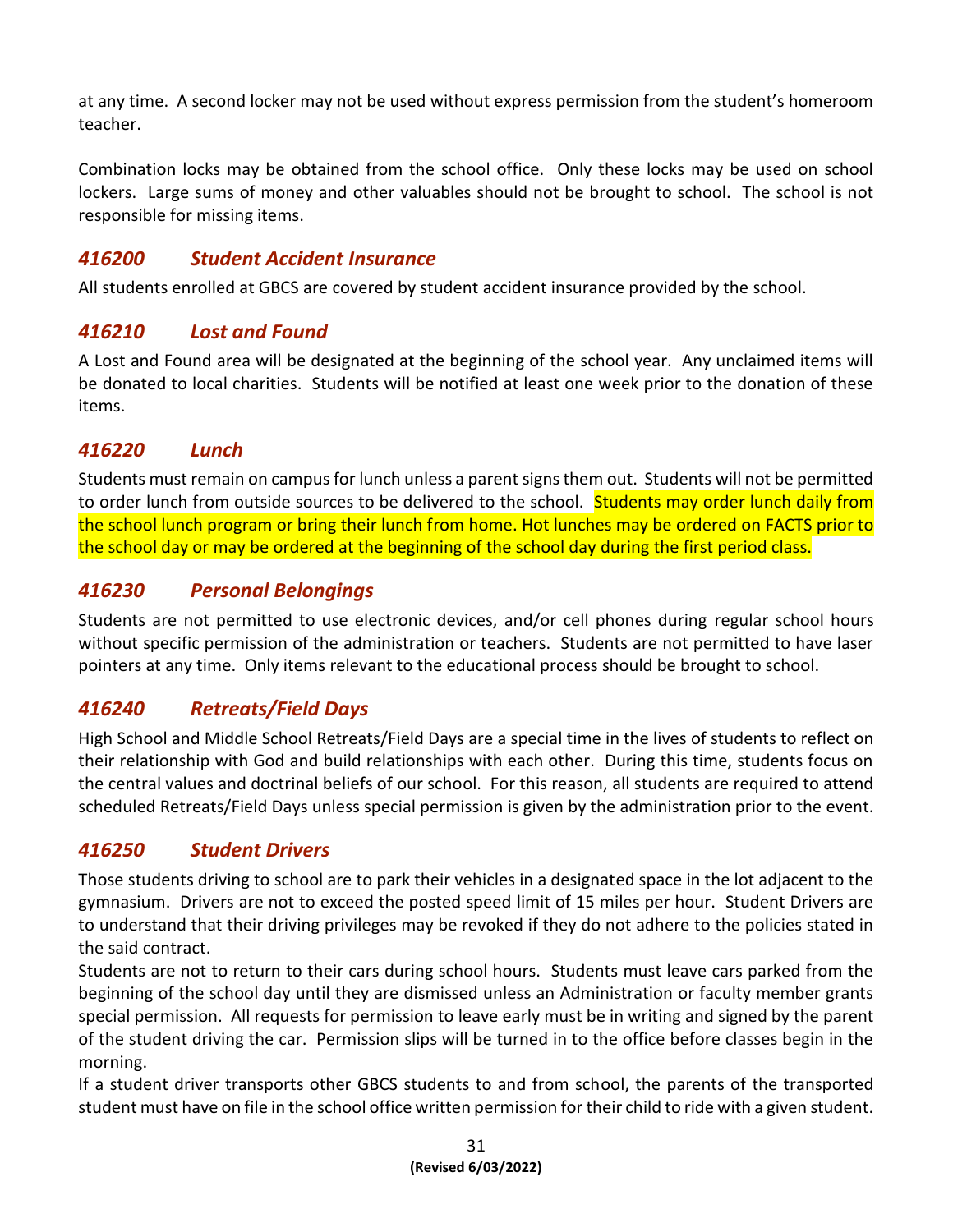The parents of the student driving the vehicle must also file written permission for their child to transport others. Failure to abide by these policies may result in loss of driving privilege.

### <span id="page-32-0"></span>*416260 Student Pictures*

Each fall the school will hire an approved photographer to take individual pictures of our students. Parents will be sent information concerning prices and packages that they may purchase. Each individual student's picture will be used in the school yearbook as well as other school publications. Each student will have his/her picture taken regardless of whether they choose to purchase any picture.

### <span id="page-32-1"></span>*416270 Teacher Certification*

All of our teachers are nationally certified through the Association of Christian Schools International and/or the West Virginia Department of Education.

### <span id="page-32-2"></span>*416280 Transportation*

- Transportation- General Greater Beckley Christian School does not provide bus transportation to and from school. We encourage parents to form "car pools."
- Students Riding in GBCS Vehicles Students may be transported to events, field trips or activities using GBCS vehicles. Improper behavior on school vehicles will not be permitted. Our drivers need to concentrate on driving and should not be distracted by misbehavior of students. Those students who, in the opinion of the driver, misbehave will be referred to the Administration for appropriate action.
- Emergency Notification Procedures In case of emergency the following procedures will be implemented:
	- 1. Emergency personnel (911, police, fire department, etc.) will be contacted.
	- 2. The school administration will be contacted.
	- 3. Parents will be contacted with information and instructions.
- Vehicle Maintenance All GBCS vehicles receive routine maintenance and safety inspections.

### <span id="page-32-3"></span>*416290 GBCS Website*

The school website [www.greaterbeckley.com](http://www.greaterbeckley.com/) contains information relevant to school events. Elements such as school calendar, sports schedules, newsletter, as well as some specific class information can be accessed on the web. The site is continually updated in order to facilitate quality school to home communication.

### <span id="page-32-4"></span>**41700 Changes**

### <span id="page-32-5"></span>*41710Changes*

Administration and school board reserves the right to make changes to this policy handbook as deemed necessary.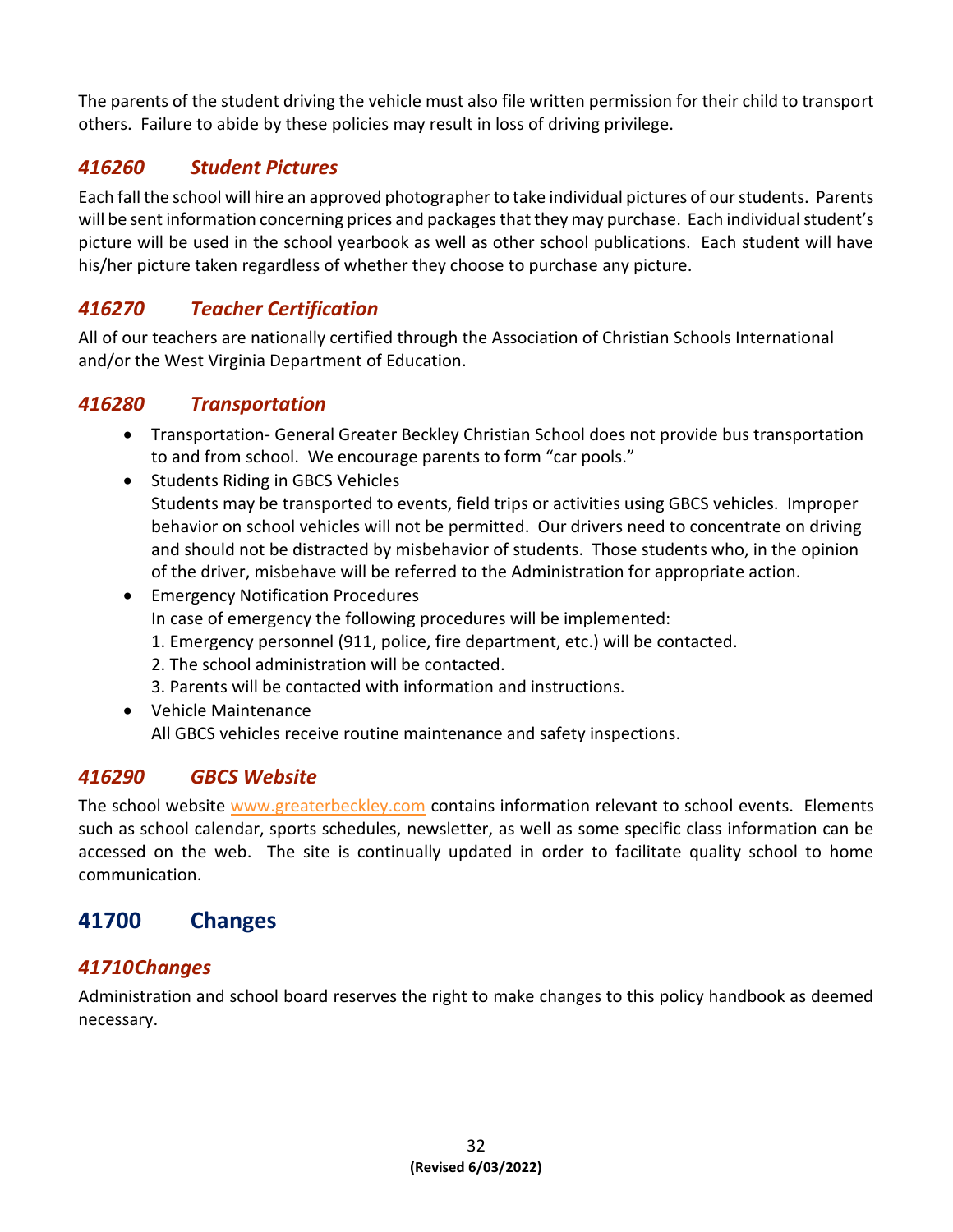### <span id="page-33-0"></span>**41800 Appendix**

#### <span id="page-33-1"></span>*41810 Doctrinal Statement*

We believe:

- 1. The Scriptures are the inspired Word of God, inerrant and authoritative.
- 2. In the unity of the infinite Godhead there are three distinct persons (Father, Son and Holy Spirit) equal in every divine perfection.
- 3. In the personality of the Holy Spirit, who is the agent in the new birth indwelling every believer. The evidence of indwelling is in the fruit of the Spirit, and not in speaking in tongues or the spectacular demonstration.
- 4. Sanctification is a progressive work of the Holy Spirit in the life of the believer, as well as being initially set apart for a holy purpose at the moment of salvation.
- 5. In the reality of Satan, the enemy of God, who is man's greatest tempter, and who is destined for final defeat by God.
- 6. In a literal acceptance of the Genesis account of creation.
- 7. Man, created in innocence, fell into sin by voluntary transgression. All mankind are sinners by nature and choice and under just condemnation.
- 8. In the virgin birth of Christ who is both the Son of God and God the Son.
- 9. In the vicarious atonement by Christ, and that salvation of sinners is wholly by grace.
- 10. In the necessity of the new birth in order for sinners to be saved.
- 11. The blessings of salvation are made free to all through the gospel. Nothing prevents the salvation of sinners apart from their own inherent depravity and voluntary rejection of the Gospel.
- 12. Justification is secured for believers solely through faith in the Redeemer's blood; it is not bestowed in consideration of any works of righteousness.
- 13. Repentance and faith are inseparable in the conversion process.
- 14. The Church, the body of Christ, is composed of all who have expressed true faith in Christ. A local New Testament church is a congregation of baptized believers, observing the ordinances of Christ and carrying out His commands. It is scriptural for local assemblies of like faith to cooperate with each other to further the Gospel, and each church is the sole and only judge of the measure and method of its cooperation.
- 15. Baptism is by immersion in water, and the Lord's Supper is to be viewed as a memorial service reminding the church of the death of Christ.
- 16. Believers are kept by the power of God through faith unto eternal salvation.
- 17. In the everlasting felicity of the saved and the everlasting conscious suffering of the lost.
- 18. That civil government is ordained of God for the interests and good order of human society.
- 19. In the bodily resurrection, ascension, high priesthood, second coming and future reign of Christ. The living members of the Church will be changed in the rapture. The dead in Christ will be raised at the same event.

Note: This statement is a digest of the doctrinal statement of GBCS. The full statement, including Scripture references, is available upon request from the school office.

### <span id="page-33-2"></span>**41900 Final Authority for Matters of Belief and Conduct**

The statement of faith does not exhaust the extent of our beliefs. The Bible itself, as the inspired and infallible Word of God that speaks with final authority concerning truth, morality, and the proper conduct of mankind, is the sole and final source of all that we believe. For purposes of Greater Beckley Christian School's faith, doctrine, practice, policy, and discipline, the administration is the school's final interpretive authority on the Bible's meaning and application.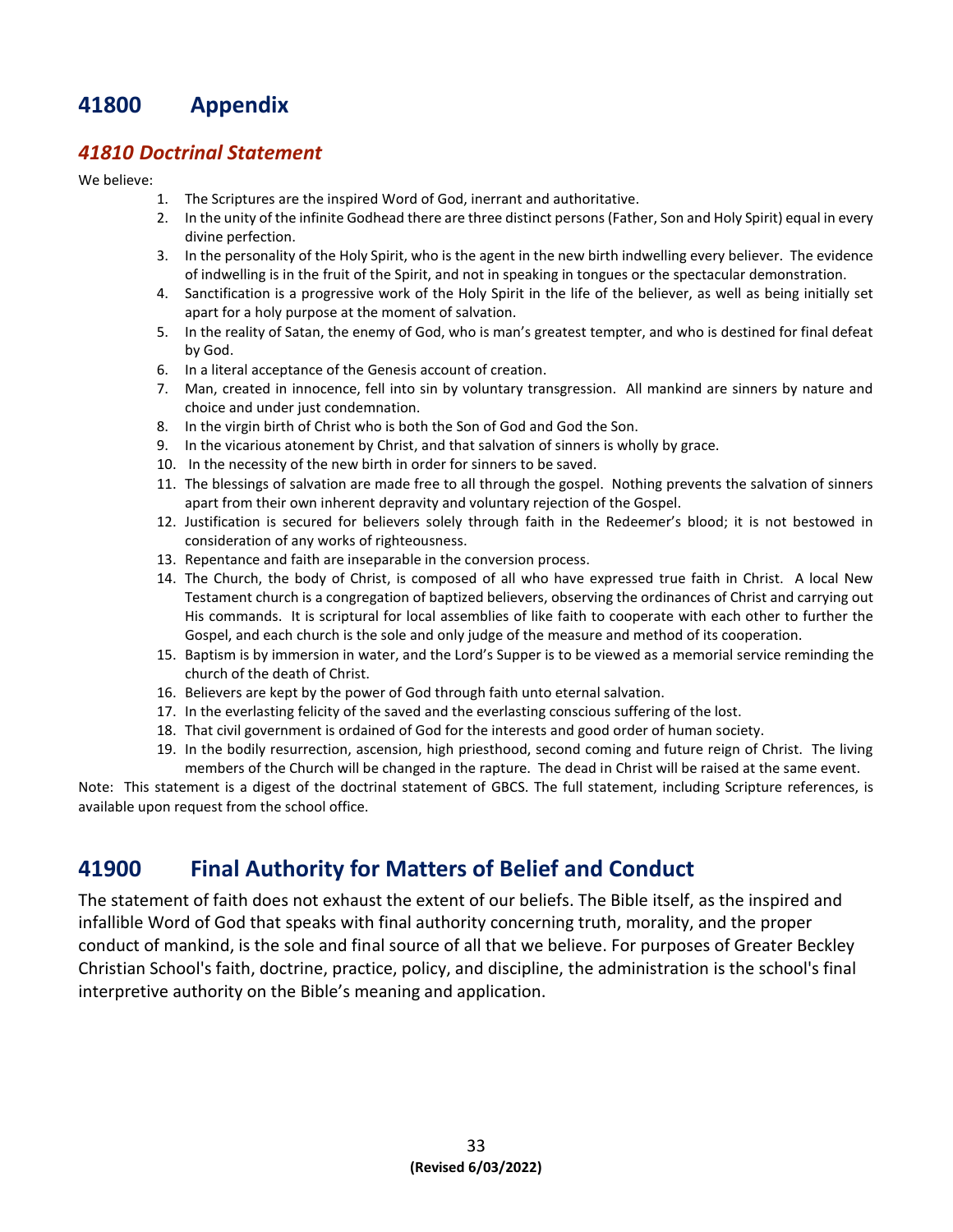### <span id="page-34-0"></span>**42000 Statement on Marriage, Gender and Sexuality**

We believe that God wonderfully and immutably creates each person as male or female. These two distinct, complementary genders together reflect the image and nature of God (Genesis 1:26-27). Rejection of one's biological sex is a rejection of the image of God within that person.

We believe that the term "marriage" has only one meaning: the uniting of one man and one woman in a single, exclusive union, as delineated in Scripture (Genesis 2:18-25). We believe that God intends sexual intimacy to occur only between a man and a woman who are married to each other (1 Corinthians 6:18; 7:2-5; Hebrews 13:4). We believe that God has commanded that no intimate sexual activity be engaged in outside of a marriage between a man and a woman.

We believe that any form of sexual immorality including adultery, fornication, homosexual behavior, bisexual conduct, bestiality, incest, and use of pornography, is sinful and offensive to God (Matthew 15:18-20; 1 Corinthians 6:9-10).

We believe that in order to preserve the function and integrity of Greater Beckley Christian School and the local Body of Christ, and to provide a biblical role model to the Association's members and the community, it is imperative that all persons employed by Greater Beckley Christian School in any capacity, or who serve as volunteers, agree to and abide by this Position Statement on Marriage, Gender, and Sexuality (Matthew 5:16; Philippians 2:14-16; 1 Thessalonians 5:22).

We believe that God offers redemption and restoration to all who confess and forsake their sin, seeking His mercy and forgiveness through Jesus Christ (Acts 3:19-21; Romans 10:9-10; 1 Corinthians 6:9-11).

We believe that every person must be afforded compassion, love, kindness, respect, and dignity (Mark 12:28-31; Luke 6:31). Hateful and harassing behavior or attitudes directed toward any individual are to be repudiated and are not in accord with Scripture nor the doctrine of Greater Beckley Christian School.

### 42010 Physical Privacy and Sexuality Policy

In light of Greater Beckley Christian School's statement of faith and statement on marriage, gender, and sexuality, and in recognition of personal physical privacy rights and the need to ensure individual safety and maintain school discipline, this policy is enacted to advise members of the Greater Beckley Christian School community of their duties with regard to use of restrooms, locker rooms, and any other Greater Beckley Christian School facilities where individuals may be undressed in the presence of others.

Sex means the biological condition of being male or female as determined at birth.

Greater Beckley Christian School's sincerely held religious belief is that God wonderfully and immutably creates each person as either male or female, and that these two distinct, complementary sexes together reflect the image and nature of God (Genesis 1:26-27). Rejection of one's sex is a rejection of the image of God within that person.

Notwithstanding any other policy, Greater Beckley Christian School restrooms, locker rooms, and showers designated for one sex shall only be used by members of that sex. In any other Greater Beckley Christian School facilities or settings where members of the Greater Beckley Christian School community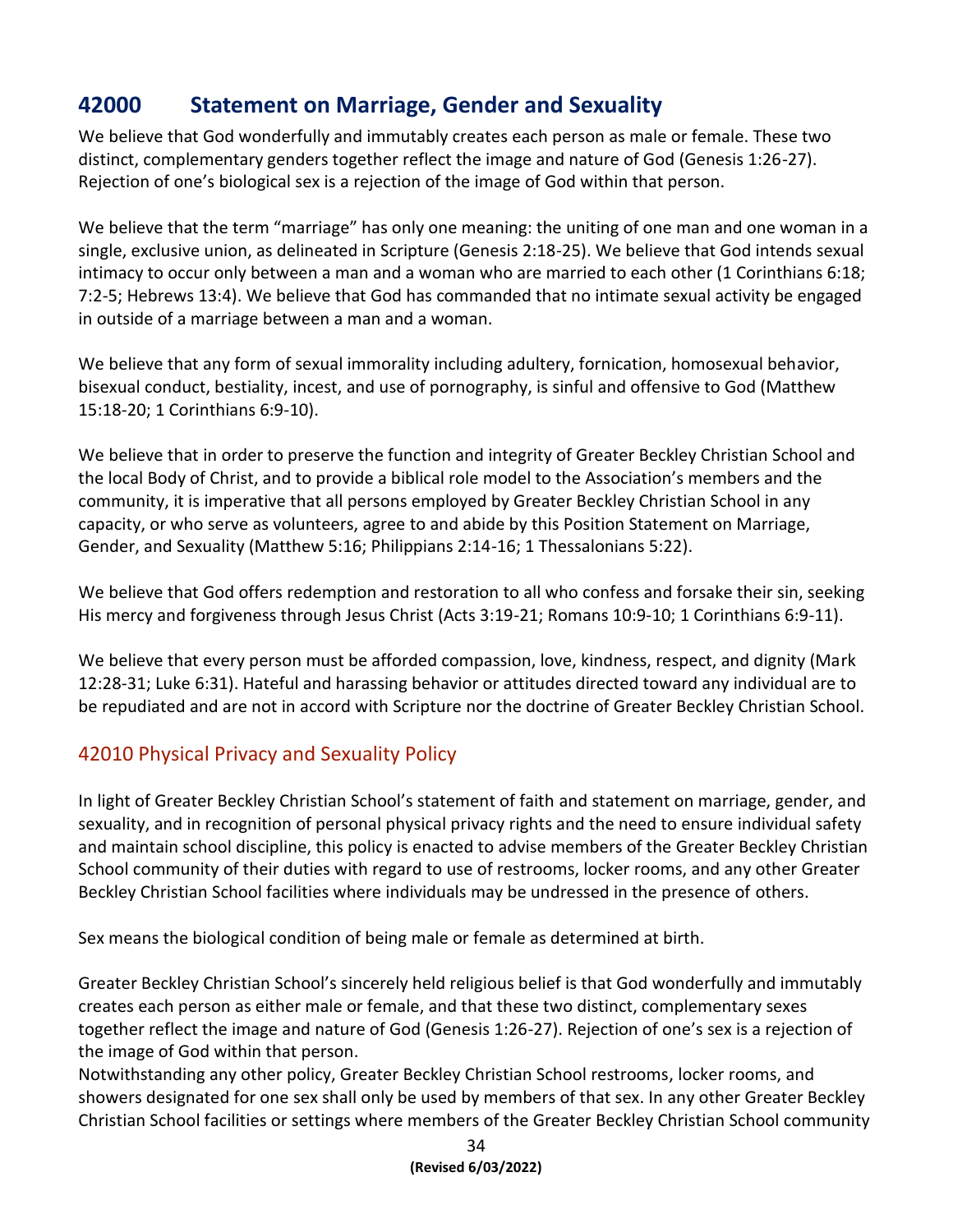may be undressed in the presence of others (e.g., changing costumes during school theatrical productions), Greater Beckley Christian School shall provide separate, private areas designated for use by members of the Greater Beckley Christian School community based on their sex.

Greater Beckley Christian School recognizes there may be instances where members of the Greater Beckley Christian School community experience disparity between their sex and their feelings and their sex. This disparity can motivate them to behave in ways contrary to God's Word and His plan for their lives. Greater Beckley Christian School encourages members of the Greater Beckley Christian School community who are struggling with their sexual identity to seek help from their pastor and other trained professionals who might best assist them in clarifying and defining their sexual identity in accordance with God's Word.

Greater Beckley Christian School will at all times interact with members of the Greater Beckley Christian School community according to their sex. A member of the school community who wishes to express a gender other than his or her sex is understood to be rejecting the truth and image of God within that person. Biblical Christianity requires the body of Christ to compassionately dwell in the truth and assist those we love in doing the same (Ephesians 4:15).

A member of the Greater Beckley Christian School community who openly and unrepentantly rejects his/her sex, either in or out of school, is rejecting the image of God within that person – behavior that dishonors the Holy Trinity and the word of God. Such behavior constitutes a person's failure to adhere to his/her commitment to abide by the behavioral standards established by Greater Beckley Christian School, which is cause for terminating his/her privilege of membership in the Greater Beckley Christian School community.

To preserve the function and integrity of Greater Beckley Christian School and to provide a biblical role model to members of the Greater Beckley Christian School community and the community-at-large, it is imperative that all members of the Greater Beckley Christian School community agree to abide by this policy.

Copies of this policy shall be provided to all Greater Beckley Christian School employees, volunteers, students, and parents.

### <span id="page-35-0"></span>**42100 Position Statement on the Sanctity of Human Life**

We believe that all human life is sacred and created by God in His image. Human life is of inestimable worth in all its dimensions, including pre-born babies, the aged, the physically or mentally challenged, and every other stage or condition from conception through natural death. We are therefore called to defend, protect, and value all human life (Psalm 139).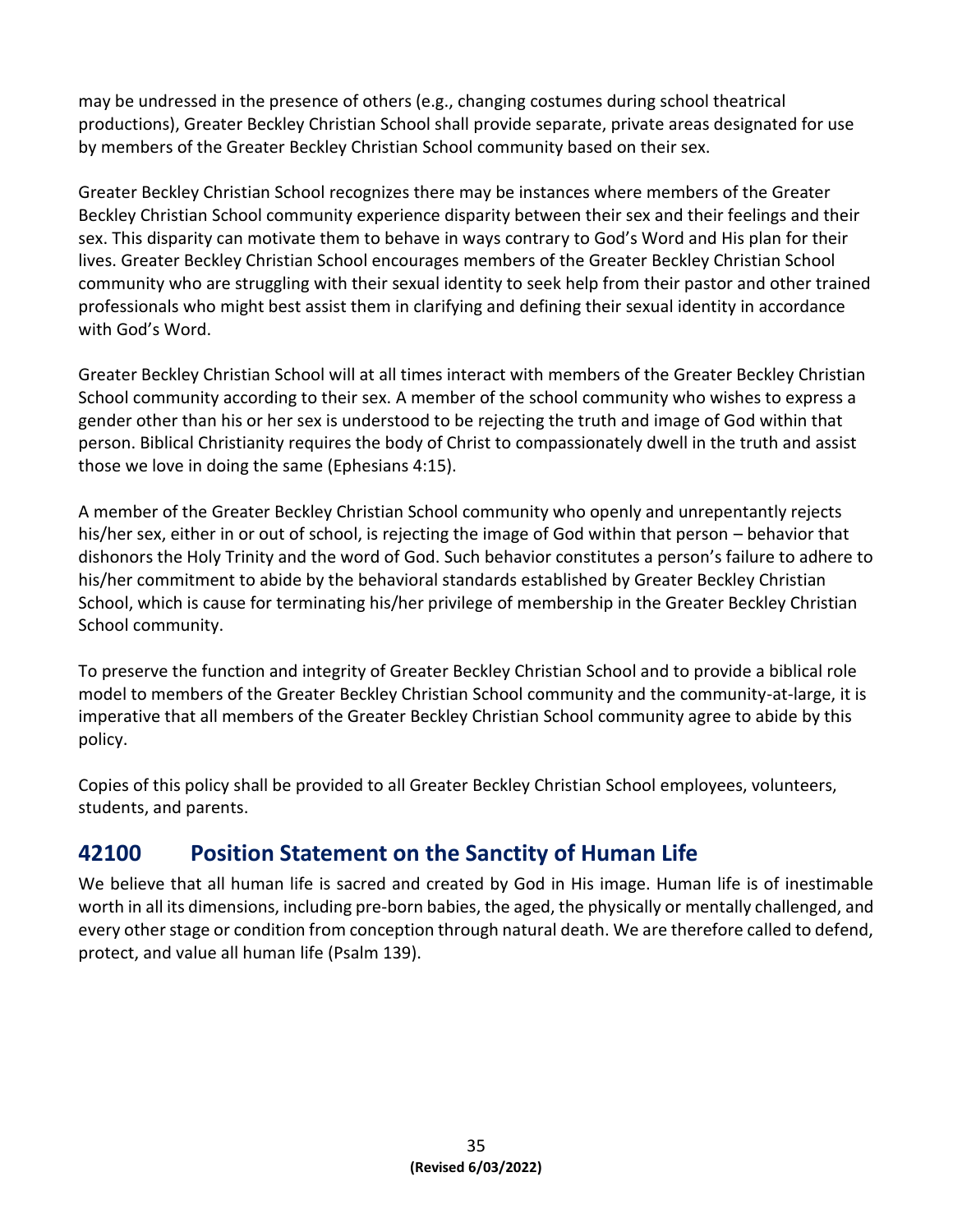#### <span id="page-36-0"></span>*42110WV Immunization Program Guidelines*

#### West Virginia Immunization Requirements for New School Enterers

State law and rules' require that all children entering school in West Virginia for the first time in grades K-12 must show proof of immunization against diphtheria,<br>pertussis, tetanus, polio, measles, mumps, rubella, vari

| Vaccine                                  | <b>Requirements</b>                                                                                | <b>Provisional Enrollment</b>                                                                                                                                                                                                 |           | <b>Additional Information</b>                                                                                                                                                                                                                                                                                                                                      |
|------------------------------------------|----------------------------------------------------------------------------------------------------|-------------------------------------------------------------------------------------------------------------------------------------------------------------------------------------------------------------------------------|-----------|--------------------------------------------------------------------------------------------------------------------------------------------------------------------------------------------------------------------------------------------------------------------------------------------------------------------------------------------------------------------|
| DTaP/DTP<br>Td/Tdap                      | Before admission, four doses<br>required. One dose must be<br>after the 4 <sup>th</sup> birthday.  | After one dose, student may be allowed up 8<br>months to complete the series if necessitated by<br>the minimum intervals of the vaccine schedule                                                                              | ۰         | Three doses only for children completing<br>primary series at age 7 years and older.<br>Children exempted from the pertussis component of<br>DTaP vaccine should receive DT vaccine instead, or<br>if past 7 <sup>th</sup> birthday, Td / Tdap vaccine, as applicable.                                                                                             |
| Polio<br>(IPV)                           | Before admission, three doses<br>required. One dose must be<br>after the 4 <sup>th</sup> birthday. | After one dose, student may be allowed up 7<br>months to complete the series if necessitated by<br>the minimum intervals of the vaccine schedule.                                                                             |           | . If polio immunization series included both OPV<br>and IPV, then a total 3 of 4 doses are required<br>depending upon the age of the child.                                                                                                                                                                                                                        |
| <b>Measles, Mumps</b><br>& Rubella (MMR) | Before admission, two doses<br>required. First dose must be<br>after the 1 <sup>st</sup> birthday. | After one dose<br>student may be allowed up to 30 days to<br>complete the series.                                                                                                                                             | $\bullet$ | Doses should be a minimum of 28 days apart.                                                                                                                                                                                                                                                                                                                        |
| <b>Varicella</b>                         | Before admission, two doses<br>required. First dose must be<br>after the 1 <sup>st</sup> birthday. | After one dose.<br>children less than 13 years of age may be<br>allowed up to 90 days to obtain 2 <sup>nd</sup> dose;<br>children aged 13 years and older may be<br>allowed up to 30 days to obtain the 2 <sup>nd</sup> dose. |           | Children less than 13 years of age must have a<br>minimum interval of 12 weeks between the 1st and<br>2 <sub>nd</sub> doses<br>Children aged 13 years and older may receive<br>the 2nd dose 28 days after the first dose.<br>Immunity may also be demonstrated through<br>the legal guardian's written or verbal attestation<br>of varicella (chickenpox) disease. |
| <b>Hepatitis B</b>                       | Before admission, three doses<br>required. Last dose must be<br>after the age of 6 months.         | After one dose, student may be allowed up to 4<br>months to complete the series if necessitated by<br>the minimum intervals of the vaccine schedule.                                                                          |           | Final dose is not valid if administered before<br>24 weeks / 6 months of age.                                                                                                                                                                                                                                                                                      |

See WV Code \$16-3-4 and 64CSR95 for further information.<br>
Medical exemptions must be requested by a physician who has treated or examined the child and be reviewed and submitted to the Immunization Officer of the Bureau fo

 $0817$ 

West Virginia Immunization Requirements for 7<sup>th</sup> & 12<sup>th</sup> Graders<br>State law and rules' require that all children entering school in West Virginia in grades 7 and 12 must show proof of immunization against diphtheria, pert

#### 7<sup>th</sup> Grade School Entry Requirement

| Vaccine                                               | Requirement                                      | <b>Provisional Enrollment</b>          |
|-------------------------------------------------------|--------------------------------------------------|----------------------------------------|
| Tdap<br>(tetanus, diphtheria,<br>acellular pertussis) | <b>Proof of booster</b><br>dose of Tdap vaccine  | No provisional enrollment<br>permitted |
| MCV4<br>(meningococcal /<br>meningitis)               | Proof of 1 <sup>st</sup> dose of<br>MCV4 vaccine | No provisional enrollment<br>permitted |

#### 12th Grade School Entry Requirement

| Vaccine                                               | <b>Requirement</b>                                                                                                                                                                            | <b>Provisional Enrollment</b>       |
|-------------------------------------------------------|-----------------------------------------------------------------------------------------------------------------------------------------------------------------------------------------------|-------------------------------------|
| Tdap<br>(tetanus, diphtheria,<br>acellular pertussis) | <b>Proof of booster</b><br>dose of Tdap vaccine                                                                                                                                               | No provisional enrollment permitted |
| MCV4<br>(meningococcal /meningitis)                   | One or two doses required.<br>One dose of MCV4 is required if received after the<br>16 <sup>th</sup> birthday. Second dose is required<br>if first dose was before 16 <sup>th</sup> birthday. | No provisional enrollment permitted |

Frequently Asked Questions / Answers regarding these requirements may be found online at http://www.dhhr.wv.gov/oeps/immunization/Documents/Immunization%20/ Articles/ School\_Entry\_Immunization\_Requirements\_for\_7th\_12th\_Grades\_2014.pdf

.<br>See WV Code 816-3-4 and 64CSR95 for further information

. See WV Code §16-3-4 and 64GSR95 for further information.<br>In Medical exemptions must be requested by a physician who has treated or examined the child and be reviewed and submitted to the Immunization Officer of the Burea



**Health**<br> **Muman** 

 $0516$ 

**\*\*Immunization records, social security number, and birth certificate must be included with school admission forms.**